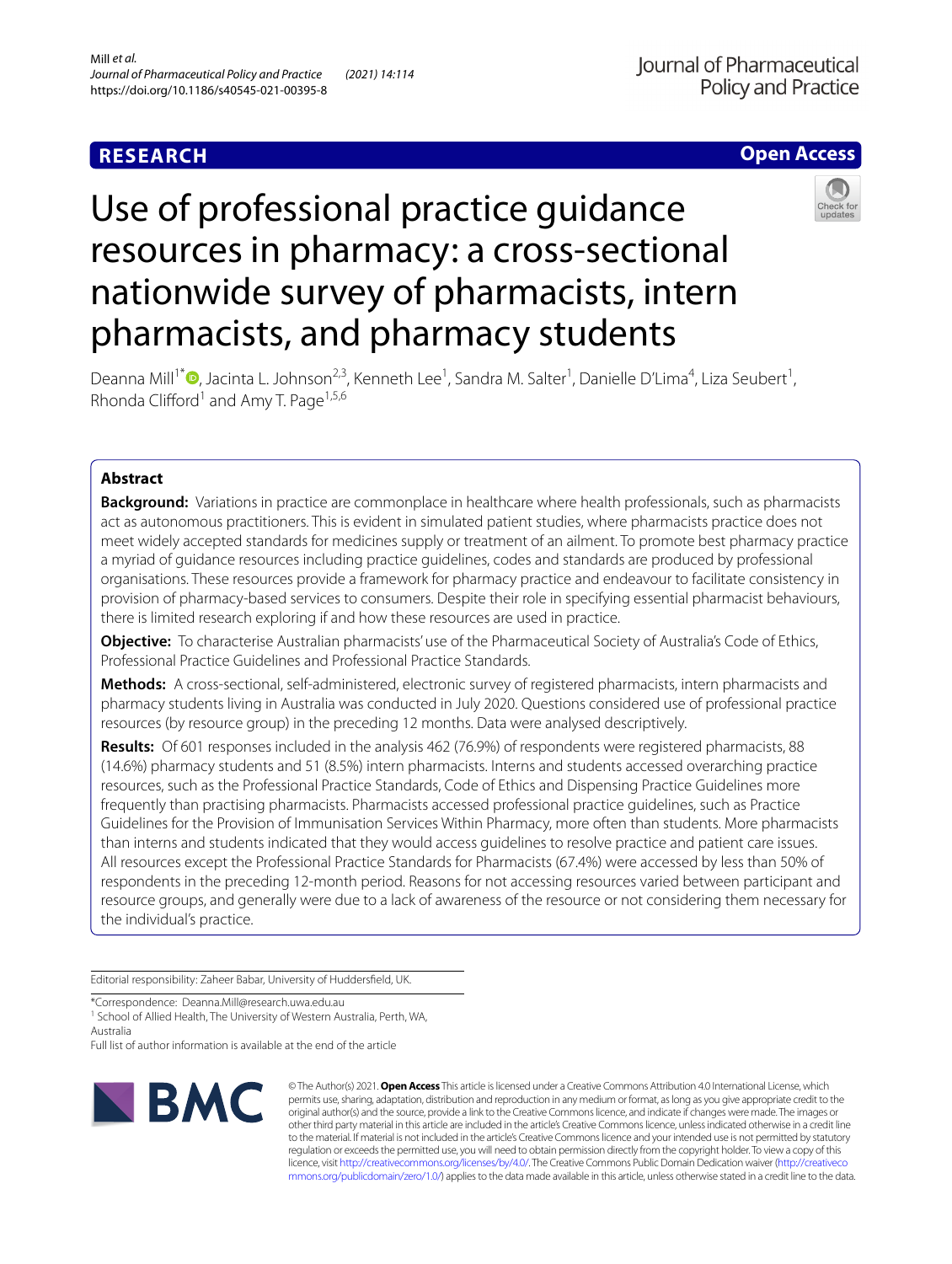**Conclusion(s):** Access and use patterns for professional practice guidance resources change with experience. Professional organisations responsible for developing resources should consider these patterns when designing and reviewing resources and related policies. To ensure resources are meeting the needs of the profession, students, interns, and pharmacists should be involved in the review of and design of further resources.

## **Highlights**

- Pharmacy students access core guidance resources more than practising pharmacists.
- Pharmacists and interns access service specifc resources more than students.
- Most resources were accessed by less than half of respondents in a 12-month period.
- Resources used to update knowledge, check practice and improve resource familiarity.
- Irrelevant content, no perceived need for information and poor awareness limited use.

**Keywords:** Pharmacist, Practice standards, Code of ethics, Practice guidelines, Professional behaviour

## **Background**

Practice standards, codes of conduct and practice guidelines exist to communicate the expected minimum conduct of pharmacists when they are providing care to patients  $[1-4]$  $[1-4]$ . These key professional guidance resources allow professional and regulatory bodies to communicate the legal, ethical and professional requirements that must be adhered to when a pharmacist provides patient care [\[1](#page-17-0)[–3](#page-17-2)]. Professional practice guidance resources differ regarding their specifc aims and purpose. 'Codes' typically dictate high level principles that should be considered by the professional regardless of area of practice (e.g., do no harm)  $[2, 4]$  $[2, 4]$  $[2, 4]$  $[2, 4]$  $[2, 4]$ , 'practice standards' communicate expected behaviours of the profession (e.g., provide medicines information to all patients when dispensing their prescriptions) [[1\]](#page-17-0) and 'practice guidelines' provide specifc advice around the steps needed to provide a medicine or service (e.g., vaccination service) [[3](#page-17-2), [5\]](#page-17-4).

Given pharmacists are autonomous professionals some variations in provision of care are expected. Previously published simulated patient scenario studies, descriptions of disciplinary hearings and studies exploring pharmacists' navigation of ethical scenarios highlight that these inconsistencies, when compared to practice recommended in guidance resources, can lead to suboptimal patient care  $[6–16]$  $[6–16]$  $[6–16]$ . Such suboptimal practice and professional transgressions have included inappropriate storage and supply of scheduled medicines (e.g., without adequate medicines counselling), inappropriate disposal of medicines and inappropriate referrals to other health professionals [[6–](#page-17-5)[16\]](#page-17-6). Adhering to the recommendations in these practice guidance resources should enable pharmacists to ensure they provide, consistent, quality services to all patients. Practice guidelines function to educate pharmacists to enable consistent service provision, and also to ensure that service provision to patients is evidenced based, safe, efective, and adheres to legal and ethical practice requirements  $[3, 17]$  $[3, 17]$  $[3, 17]$ . These resources can provide guidance to pharmacists when they do not know how to proceed in a specifc situation or need to clarify their responsibilities. Professional practice guidance resources can also be used to help individuals refect on their own practice, to provide guidance in the provision of services, for the public to understand what they can expect from a pharmacist, to outline the expectations of providing a service that is reimbursed by the government or another funder, and occasionally in instances of investigating malpractice [\[1](#page-17-0), [4](#page-17-1)]. Professional practice guidance resources are, therefore, generally introduced to pharmacy students and intern pharmacists as part of their education and professional socialisation.

Given professional practice guidance resources are essential for ensuring quality pharmaceutical care, the International Pharmaceutical Federation have recommended their member associations make them a priority to ensure pharmacists in their respective countries have access to adequate guidance  $[18, 19]$  $[18, 19]$  $[18, 19]$  $[18, 19]$ . The Pharmaceutical Society of Australia (PSA), the peak national body representing Australian pharmacists, continually develop professional practice guidance resources for the pharmacy profession. These resources are usually developed in collaboration with or endorsed by government agencies, regulatory authorities and other relevant organisations (e.g., the Pharmacy Guild of Australia or Consumers Health Forum of Australia)  $[1, 5, 20]$  $[1, 5, 20]$  $[1, 5, 20]$  $[1, 5, 20]$  $[1, 5, 20]$  $[1, 5, 20]$ . These organisations invest considerable time and money to develop these professional practice guidance resources, with the intention that they will support consistency and quality in practice and service provision by Australian pharmacists.

While professional practice resources are intended to be key in guiding pharmacy practice, this relies on them being used. Furthermore, use of practice guidance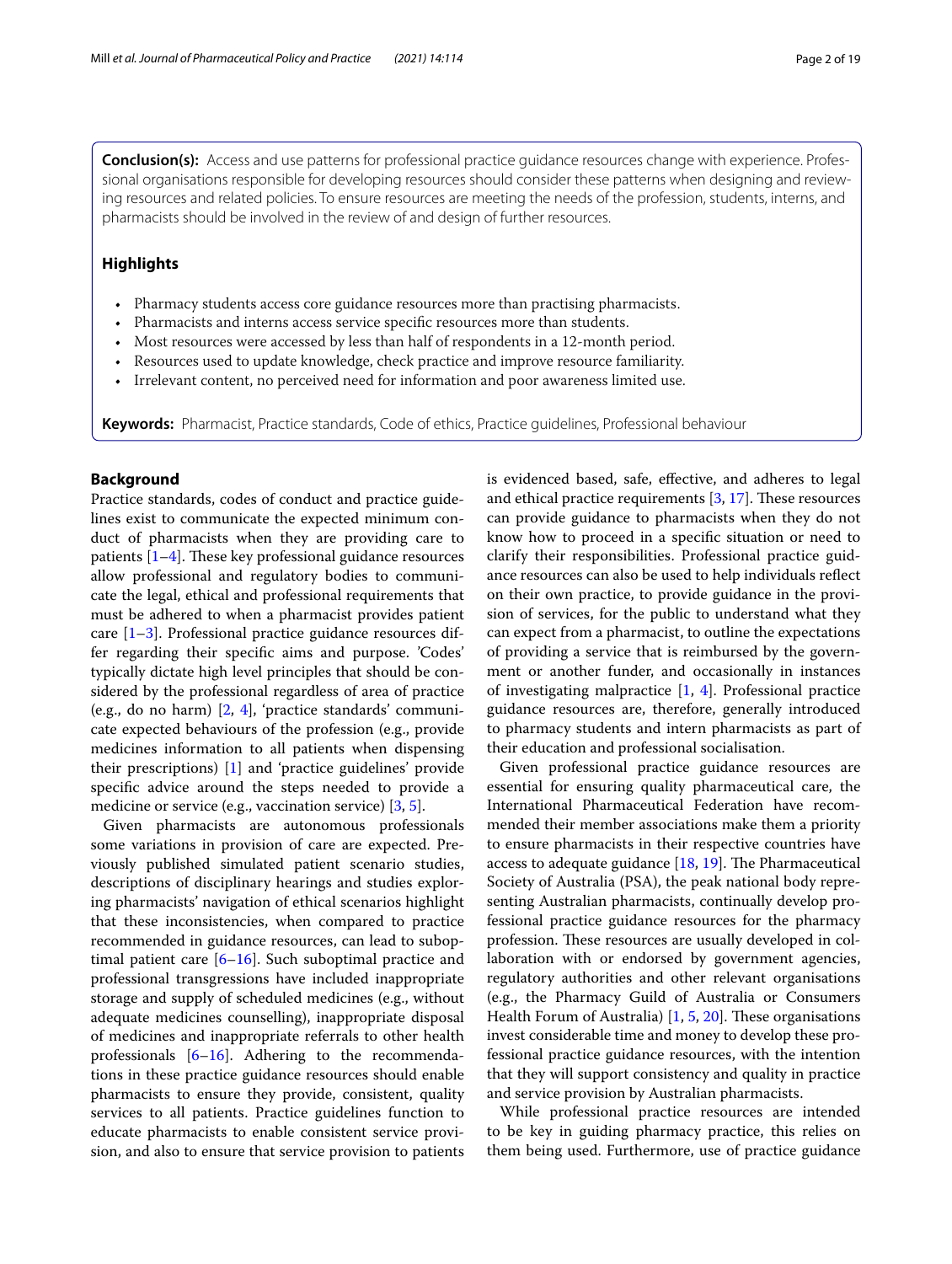<span id="page-2-0"></span>**Box 1** Pharmaceutical Society of Australia (PSA) Professional Practice Guidance Resources included in survey by resource group

| Professional practice guidance resource grouping for survey                                                                                            | Professional practice guidance resources included                                                                                                                                                                                                                                                                                                                                                                                    |
|--------------------------------------------------------------------------------------------------------------------------------------------------------|--------------------------------------------------------------------------------------------------------------------------------------------------------------------------------------------------------------------------------------------------------------------------------------------------------------------------------------------------------------------------------------------------------------------------------------|
| Resource Group 1—Overarching Practice Standards, Codes and Guide-<br>lines<br>(Referred to intext as 'Overarching Resources')                          | My Health Record Guidelines for Pharmacists [29]<br>Clinical Governance Principles for Pharmacy Services [27]<br>Dispensing Practice Guidelines [3]<br>Code of Ethics for Pharmacists [2]<br>Professional Practice Standards for Pharmacists [1]<br>Guide to Providing Pharmacy Services to Aboriginal and Torres Strait<br>Islander People [23]                                                                                     |
| Resource Group 2—Community Pharmacy Core Professional Services<br>Practice Guidelines<br>(Referred to intext as 'Core Professional Service Resources') | Guidelines for Pharmacists Providing Dose Administration Aid Services [26]<br>Guidelines for Pharmacists Providing Staged Supply Services [24]<br>Guidelines for Pharmacists Providing Medscheck and Diabetes Medscheck<br>Services [25]<br>Practice Guidelines for the Provision of Immunisation Services Within<br>Pharmacy [5]<br>Guidelines for the Continued Dispensing of Eligible Prescribed Medicines<br>by Pharmacists [28] |
| Resource Group 3-Accredited Medication Review Services Practice<br>Guidelines<br>(Referred to intext as 'Medication Review Resources')                 | Guidelines for Quality Use of Medicines (QUM) Services [30]<br>Guidelines for Pharmacists Providing Home Medicines Review (HMR)<br>Services [21]<br>Guidelines for Pharmacists Providing Residential Medication Management<br>Review and QUM Services [22]<br>Guidelines for Comprehensive Medication Management Reviews [17]                                                                                                        |

resources is a professional behaviour in its own right, yet little is known about if and how professional practice resources are used by pharmacists. One previous qualitative study on the application of ethical principles by Australian pharmacists (*n*=25) found that most participants did not look to the Code of Ethics for Pharmacists when faced with an ethical dilemma, but instead relied on their own knowledge and the principle of acting in 'the best interests of the patient' [[7](#page-17-11)]. It was concluded that pharmacists found the Code of Ethics document was 'of little value in practice' [\[7](#page-17-11)]. Another qualitative study conducted over a decade ago found Australian pharmacists (*n*=17) displayed a poor awareness and limited use of the PSA Practice Standards for Dispensing, citing its length and lack of identifcation of essential versus desirable actions as problematic  $[16]$  $[16]$ . The authors discovered a lack of integration of practice standards into practice processes and as such called for the useability and applicability of these documents to be reviewed to optimise integration to improve processes and patient care [\[16](#page-17-6)]. Since this study the Professional Practice Standards for Pharmacists have been reviewed and updated twice, however, internationally no further research exploring pharmacists' use of the standards, or any other related professional practice guidance resources has been identifed [\[16](#page-17-6)].

Beyond the work of Hattingh et al. [[16\]](#page-17-6), no previous studies have investigated if and how pharmacists, interns or pharmacy students use professional practice resources more broadly. Without contemporary clarity as to the current usage patterns of professional practice resources, the ability for policymakers and developers to improve and tailor them to the needs of the profession is limited. Furthermore, understanding usage patterns may partly explain observed and reported inconsistencies in practice. Thus, the present study aimed to characterise Australian pharmacists' use of general professional practice guidance resources including nationally recognised Practice Guidelines [\[3](#page-17-2), [5,](#page-17-4) [17,](#page-17-7) [21](#page-17-12)[–30](#page-18-0)], Code of Ethics [[2\]](#page-17-3) and Professional Practice Standards for Pharmacists [[1\]](#page-17-0).

## **Methods**

## <span id="page-2-1"></span>**Study design**

A cross sectional, self-administered, electronic survey of pharmacists, intern pharmacists and pharmacy students living in Australia was conducted in July 2020. The survey considered professional practice resources essential to guiding general professional, ethical and legal practice when delivering pharmacy services and practising as a pharmacist. Only guidance resources that are freely accessible by pharmacists, intern pharmacists, and pharmacy students (including practice guidelines [[3,](#page-17-2) [5](#page-17-4), [17,](#page-17-7) [21](#page-17-12)[–30](#page-18-0)], Code of Ethics [[2\]](#page-17-3) and Professional Practice Standards for Pharmacists [[1](#page-17-0)]) were examined (Box [1\)](#page-2-0). They are particularly relevant to pharmacists practising in a community setting, although not all guidance resources are directly relevant to every pharmacist's current scope of practice (e.g., they may not currently administer vaccinations; therefore, vaccination guidelines are not necessary).

This survey was conducted as part of a broader research project seeking to understand Australian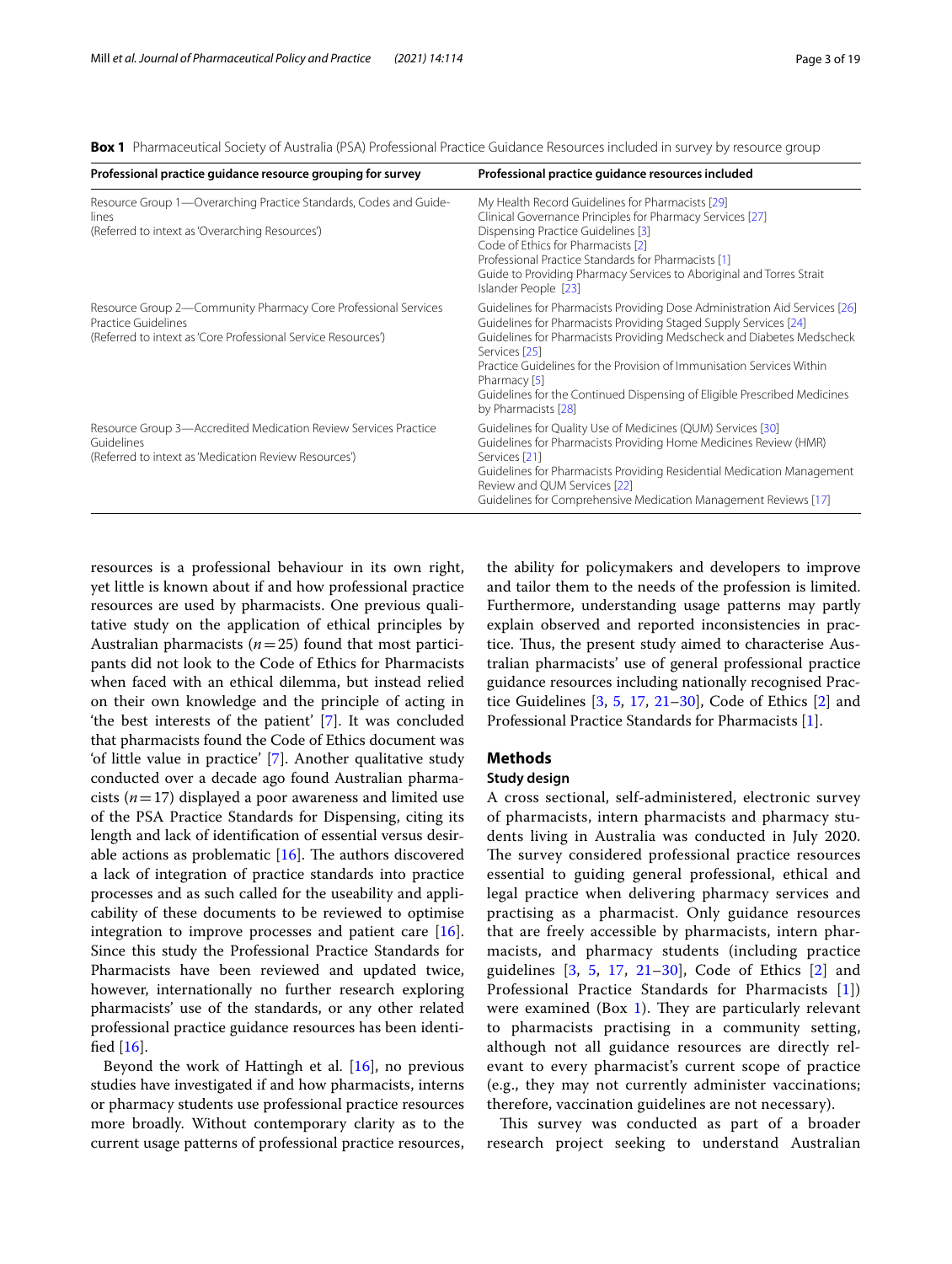pharmacists' information seeking behaviours and use of a wide range of professional practice guidance resources including: practice standards, codes of conduct, practice guidelines, medicines supply guidelines and the Australian Pharmaceutical Formulary and Handbook  $[31]$  $[31]$ . The professional practice guidance resources included in the full study were chosen in collaboration with the peak body representing Australian pharmacists, the Pharmaceutical Society of Australia (PSA). Findings relating to information seeking behaviour, use of medicines supply guidelines and the Australian Pharmaceutical Formulary and Handbook will be reported elsewhere.

The conduct and results of this study are reported according to the Checklist for Reporting Results of Internet E-Surveys (CHERRIES) checklist (Table [4](#page-14-0) in Appendix) [[32](#page-18-6)].

### <span id="page-3-0"></span>**Ethical approval**

Approval to conduct this study was granted by The University of Western Australia (UWA) Human Research Ethics Committee in June 2020 (RA/4/20/6014).

## <span id="page-3-3"></span>**Participants**

Pharmacists and intern pharmacists were eligible to participate if they held current registration with the Australian Health Practitioner Regulation Agency in Australia. Pharmacy students were eligible to participate if they were enrolled in a pharmacy degree course accredited by the Australian Pharmacy Council and currently studying in Australia.

## <span id="page-3-1"></span>**Sample size**

A minimum 1% quota sample of pharmacists, intern pharmacists and pharmacy students were prespecifed and calculated using Pharmacy Board registration data that was current at the time  $[33]$  $[33]$ . The selection of 1% of the population was intended to be pragmatic and achievable in the absence of existing research to inform the selection of relevant outcomes to inform a sample size calculation. Furthermore, there was no reliable method for researchers to contact all pharmacists registered in Australia to recruit a systematic or randomised sample. At the time of designing this study, there were 32,777 registered Australian pharmacists, thus a minimum of 328 registered pharmacists were recruited. There were 1865 provisionally registered pharmacists in Australia; therefore, a minimum of 19 intern pharmacists were recruited. There were approximately 6500 pharmacy students in Australia; therefore, a minimum of 65 pharmacy students were recruited.

## <span id="page-3-2"></span>**Recruitment/distribution**

The survey was open from 7th July 2020 to 31st July 2020. All initial contact with participants was via the internet. A description of the study and Qualtrics™ (Qualtrics, Provo, UT, Version July 2020 to September 2020) survey link and/or QR code was shared via professional organisations email lists (Pharmaceutical Society of Australia and Society of Hospital Pharmacists Australia), on social media (pharmacy related Facebook groups, Twitter, LinkedIn, pharmacy related Instagram pages) via advertisements in pharmacy related print and electronic media (Pharmacy Daily, Australian Journal of Pharmacy), through sharing of emails with intern training program providers, directors of pharmacy programs, pharmacy student associations, pharmacy banner groups, individual pharmacies and through the research team's professional networks. The advertisements encouraged participation and sharing of the opportunity to participate. The link directed participants to the full participant information landing page and consent to participate page prior to allowing them to complete the screening questions.

## <span id="page-3-5"></span>**Incentive to participate**

Upon completion of the survey participants could elect to enter a draw to win one of three \$100 retail vouchers. Details provided by the participants were collected using a separate Qualtrics survey link and could not be linked to the participant's responses.

## <span id="page-3-6"></span>**Survey design**

The survey was developed by the research team and reviewed by the Pharmaceutical Society of Australia (PSA) Projects team. Draft questions were piloted via the platform (Qualtrics<sup>™</sup>) for readability, content and platform useability by a convenience sample of pharmacists  $(n=12)$ , intern pharmacists  $(n=4)$  and pharmacy students  $(n=6)$  invited via the research teams' professional network. In response to pilot feedback minor changes were made to response options, display of the survey, and typographical errors were corrected.

## <span id="page-3-4"></span>**Final survey**

The full survey comprised a total 83 items including multiple-answer checkbox, ranking, multiple-choice, and free text response questions that considered the participants information seeking behaviour and use of professional practice guidance resources in the past 12 months. Questions pertaining to the current study (use of professional practice resources) broadly examined resource selection, frequency of use, reasons resources were selected (or not selected for use), how resources were used, perceived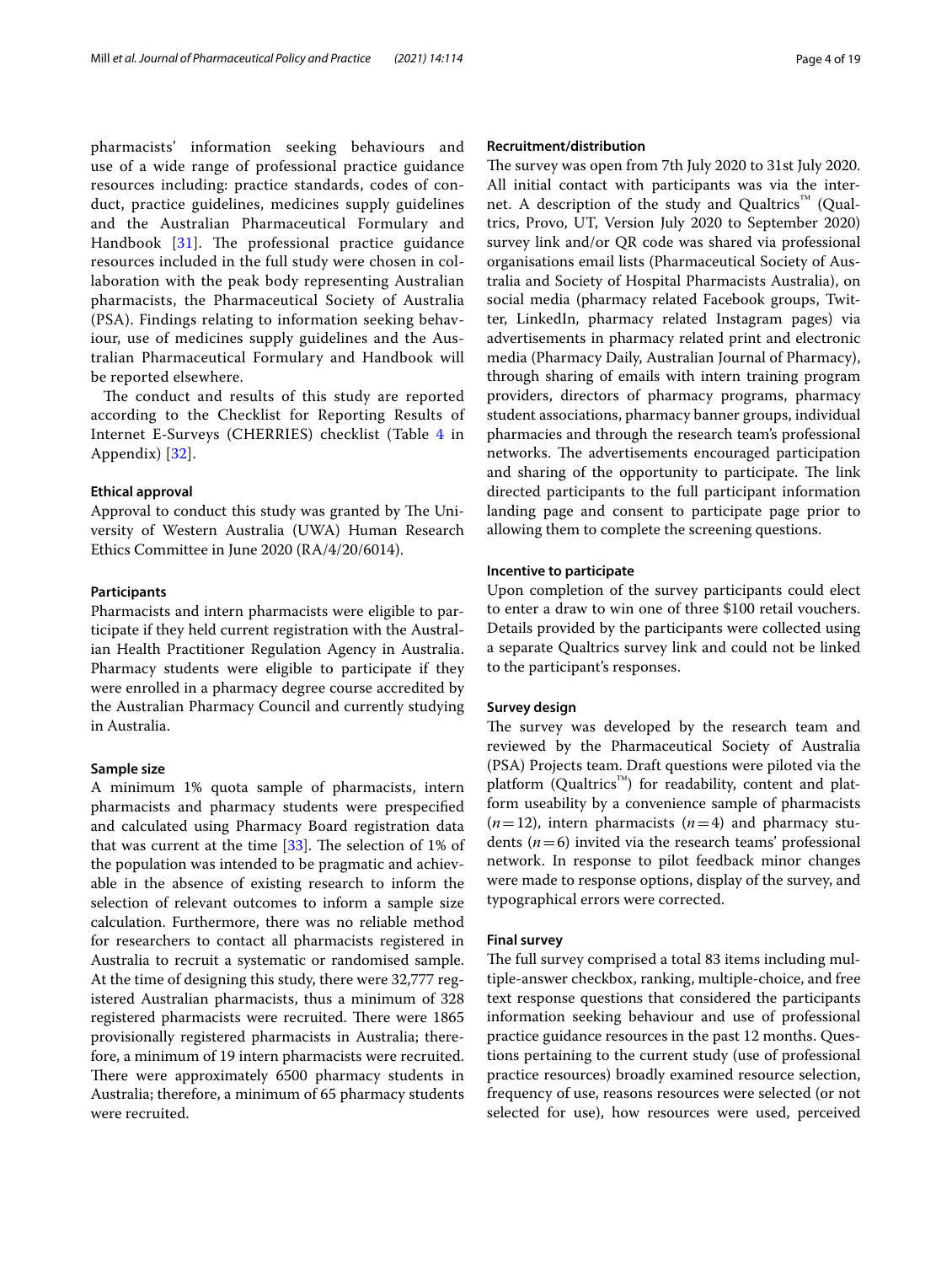usefulness of resources, and key demographics. Adaptive questioning was enabled based on the participant's individual responses. Response items were randomised to reduce bias in responses. The professional practice resources examined in the current study were separated into three groups, namely, 'Overarching Resources', 'Core Professional Service Resources' and 'Medication Review Resources' (Box [1\)](#page-2-0).

Mandatory response was enabled for all questions except the free text responses and multiple answer checkbox questions, where no selection indicated that none of the choices were appropriate. An 'I don't know' or 'I can't remember' response was available for questions, where it was deemed appropriate. The survey program prompted participants to complete mandatory questions prior to submitting that page. Participants could choose to go back through questions and change responses prior to submitting the final survey. The survey was an open survey available nationally using online survey software system, Qualtrics™. All responses were anonymous.

Participation in the survey was voluntary and consent to participate was indicated through response to a question at the beginning of the survey. All participants were made aware of the purpose of the study, time needed to complete the survey, data storage, investigators and funder through the participant information available at the beginning of the survey. Thus, providing informed consent.

The 'prevent ballot box stuffing' function was turned on in the Qualtrics™ program and enabled placement of a cookie on the access page for the survey link, preventing participants taking the survey multiple times. Qualtrics<sup>™</sup> anonymise responses was enabled, so IP addresses were not recorded or checked. No log fle analysis techniques were used. Qualtrics™ bot detection was enabled.

## <span id="page-4-0"></span>**Data analysis**

The data set was exported from Qualtrics™ to the latest version of Microsoft Excel. Responses that had the demographics section of the survey and the frst content question answered/completed were eligible for inclusion for this analysis. This included partial responses. Responses that met this criterion but were detected with an atypical timestamp for completion (e.g., less than 3 min, when it is estimated to take at least 5 min to get to the frst content question) were reviewed to determine if the survey had been completed and presented as intended in the software.

Descriptive statistics including counts and proportions were calculated in STATA Software, Release 16 (StataCorp LLC, College Station, TX, USA). Unique site visitors could not be tracked in Qualtrics™; therefore, view rate and participation rate are not reported. No statistical correction was utilised in this analysis.

## <span id="page-4-1"></span>**Results**

After screening, 601 (*n*=601/774, 77.6%) responses met the minimum requirement for inclusion in the current analysis and are presented in this report. Of these, 462 (*n*=462/601, 76.9%) respondents were registered pharmacists, 88 ( $n=88/601$ , 14.6%) were pharmacy students and 51 ( $n = 51/601$ , 8.5%) were intern pharmacists. Table [1](#page-5-0) summarises the demographics of the survey respondents.

## **Use of the professional practice resources**

The proportion of participants who used the selected professional practice guidance resources in the last 12 months by participant group is shown in Fig. [1.](#page-7-0) Fur-ther detail is provided in Table [2](#page-8-0). The most frequently used professional practice guidance resources in the past 12 months were the Australian Professional Practice Standards for Pharmacists, followed by the Dispensing Practice Guidelines and the Code of Ethics for Pharmacists (Table [2\)](#page-8-0). A greater proportion of intern pharmacist and pharmacy students used these top three resources compared to registered pharmacists (Fig. [1\)](#page-7-0). All guidance resources except the Australian Professional Practice Standards for Pharmacists had been used by less than 50% of all respondents (Fig. [1](#page-7-0), Table [2\)](#page-8-0). A smaller proportion of pharmacy student respondents had used the Core Professional Services Resources (Group 2) compared to registered pharmacists and interns (Fig. [1,](#page-7-0) Table [2\)](#page-8-0).

All Medication Review Resources (Group 3) had been used by less than a quarter of participants in each respondent group. A greater proportion of pharmacy students and registered pharmacists had used each of these resources than intern pharmacists (Fig. [1](#page-7-0), Table [2](#page-8-0)).

Table [3](#page-9-0) shows the proportion of respondents' selected reasons for using the guidance resources, how respondents used the resources, perceived usefulness and reasons for not using professional practice resources by respondent group and resource group.

## **Reasons for using selected professional practice resources**

The top three most common reasons for using selected professional practice guidance resources were for respondents to familiarise themselves with the contents, update their knowledge and to check their practice reflects best practice (Table [3\)](#page-9-0).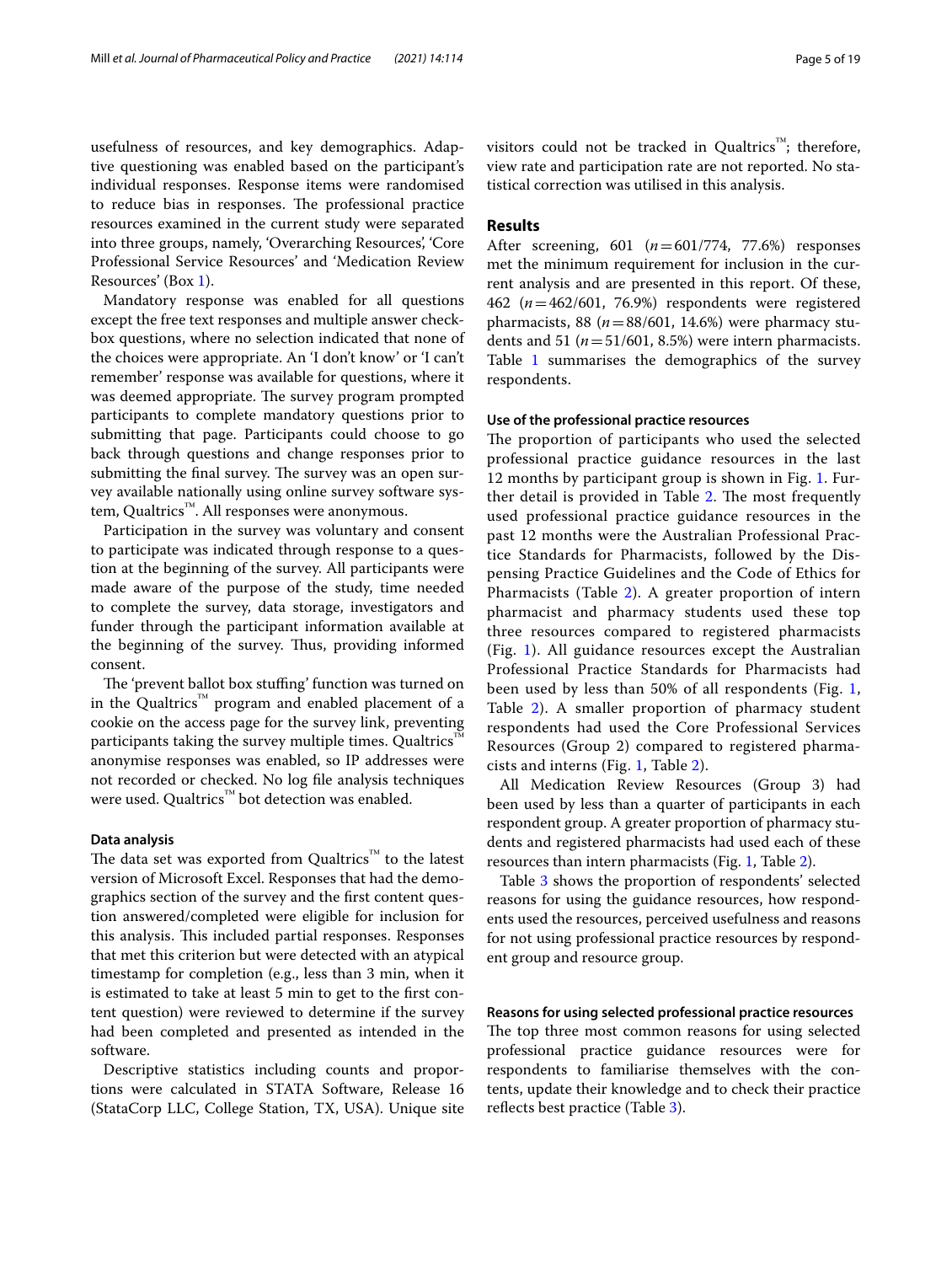## <span id="page-5-0"></span>**Table 1** Demographics of survey respondents

| Characteristic                                           | Registered<br>pharmacist<br>$(N = 462)$ | <b>Pharmacy intern</b><br>$(N=51)$ | Pharmacy student<br>$(N = 88)$ | All<br>$(N = 601)$ |
|----------------------------------------------------------|-----------------------------------------|------------------------------------|--------------------------------|--------------------|
| Gender (n (%))                                           |                                         |                                    |                                |                    |
| Male                                                     | 132 (28.6)                              | 12(23.5)                           | 24 (27.3)                      | 168 (28.0)         |
| Female                                                   | 328 (5.3)                               | 39 (76.5)                          | 63 (71.6)                      | 430 (71.5)         |
| Non-conforming/gender variant                            | 0(0.0)                                  | 0(0.0)                             | 0(0.0)                         | 0(0.0)             |
| Prefer not to answer                                     | 2(0.4)                                  | 0(0.0)                             | 1(1.1)                         | 3(0.5)             |
| Age (in years) $(n (%))$                                 |                                         |                                    |                                |                    |
| $18 - 24$                                                | 18(3.9)                                 | 39 (76.5)                          | 70 (79.5)                      | 127(21.1)          |
| $25 - 34$                                                | 215 (46.5)                              | 10 (19.6)                          | 12(13.6)                       | 237 (39.4)         |
| $35 - 44$                                                | 101 (21.9)                              | 1(2.0)                             | 4(4.5)                         | 106 (17.6)         |
| $45 - 54$                                                | 61 (13.2)                               | 1(2.0)                             | 1(1.1)                         | 63 (10.5)          |
| $55 - 64$                                                | 47 (10.2)                               | 0(0.0)                             | 0(0.0)                         | 47(7.8)            |
| $65+$                                                    | 18(3.9)                                 | 0(0.0)                             | 0(0.0)                         | 18(3.0)            |
| Prefer not to answer                                     | 2(0.4)                                  | 0(0.0)                             | 1(1.1)                         | 3(0.5)             |
| None of the above                                        | 0(0.0)                                  | 0(0.0)                             | 0(0.0)                         | 0(0.0)             |
| State of workplace/study (n (%))                         |                                         |                                    |                                |                    |
| New South Wales                                          | 85 (18.4)                               | 6(11.8)                            | 13 (14.8)                      | 104 (17.3)         |
| Victoria                                                 | 118 (25.5)                              | 9(17.6)                            | 19 (21.6)                      | 146 (24.3)         |
| Queensland                                               | 54 (11.7)                               | 11(21.6)                           | 19(21.6)                       | 84 (14.0)          |
| South Australia                                          | 46 (10.0)                               | 10(19.6)                           | 12(13.6)                       | 68 (11.3)          |
| Western Australia                                        | 127(27.5)                               | 7(13.7)                            | 18 (20.5)                      | 152 (25.3)         |
| Northern Territory                                       | 5(1.1)                                  | 2(3.9)                             | 0(0.0)                         | 7(1.2)             |
| Australian Capital Territory                             | 10(2.2)                                 | 3(5.9)                             | 3(3.4)                         | 16(2.7)            |
| Tasmania                                                 | 12(2.6)                                 | 3(5.9)                             | 3(3.4)                         | 18(3.0)            |
| Prefer not to answer                                     | 4(0.9)                                  | 0(0.0)                             | 1(1.1)                         | 5(0.8)             |
| Currently member of any pharmacy organisations (n (%))*  |                                         |                                    |                                |                    |
| Pharmaceutical Society of Australia                      | 233 (50.4)                              | 34 (66.7)                          | 80 (90.9)                      | 347 (57.7)         |
| Society of Hospital Pharmacists Australia                | 126(27.3)                               | 15(29.4)                           | 54 (61.4)                      | 195 (32.4)         |
| Pharmacy Guild of Australia                              | 93 (20.1)                               | 9(17.6)                            | 26(29.5)                       | 128 (21.3)         |
| Professional Pharmacists Australia                       | 49 (10.6)                               | 6(11.7)                            | 4(4.5)                         | 59 (9.8)           |
| National Australian Pharmacy Student Association (NAPSA) | 11(2.4)                                 | 9(17.6)                            | 43 (48.9)                      | 63 (10.5)          |
| International Pharmaceutical Federation (FIP)            | 12(2.6)                                 | 3(5.9)                             | 2(2.3)                         | 17(2.8)            |
| None of the above <sup>#</sup>                           | 88 (19.0)                               | 7(13.7)                            | 4(4.5)                         | 99 (16.5)          |
| Prefer not to answer <sup>#</sup>                        | 5(1.1)                                  | 0(0.0)                             | 0(0.0)                         | 5(0.8)             |
| Other                                                    | 43 (9.3)                                | 1(2.0)                             | 2(2.3)                         | 46 (7.7)           |
| Pharmacist principal role (n (%))                        |                                         |                                    |                                |                    |
| Community pharmacy, owner                                | 48 (10.4)                               |                                    |                                |                    |
| Community pharmacy, employee                             | 209 (45.2)                              |                                    |                                |                    |
| Hospital pharmacy                                        | 110(23.8)                               |                                    |                                |                    |
| Academia                                                 | 25(5.4)                                 |                                    |                                |                    |
| Consultant                                               | 33 (7.14)                               |                                    |                                |                    |
| Industry                                                 | 8(1.7)                                  |                                    |                                |                    |
| Prefer not to answer                                     | 3(0.7)                                  |                                    |                                |                    |
| Other                                                    | 26 (5.6)                                |                                    |                                |                    |
| Intern pharmacist principal place of practice (n (%))    |                                         |                                    |                                |                    |
| Community Pharmacy                                       |                                         | 30 (58.8)                          |                                |                    |
| Hospital Pharmacy                                        |                                         | 19 (37.3)                          |                                |                    |
| Industry                                                 |                                         | 0(0.0)                             |                                |                    |
| Prefer not to answer                                     |                                         | 0(0.0)                             |                                |                    |
|                                                          |                                         |                                    |                                |                    |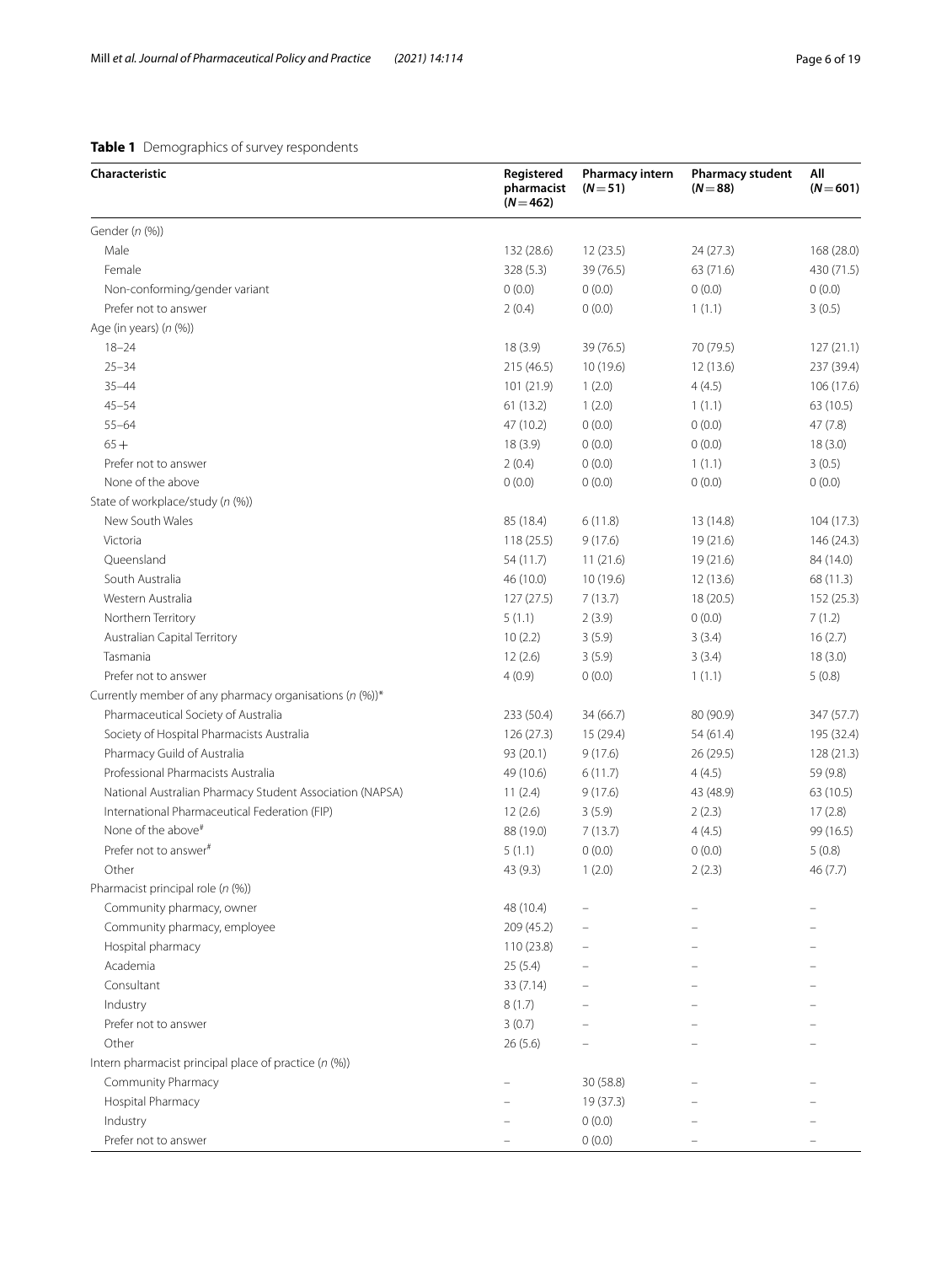## **Table 1** (continued)

| Characteristic                                                                   | Registered<br>pharmacist<br>$(N = 462)$ | Pharmacy intern<br>$(N=51)$ | <b>Pharmacy student</b><br>$(N = 88)$ | All<br>$(N = 601)$ |
|----------------------------------------------------------------------------------|-----------------------------------------|-----------------------------|---------------------------------------|--------------------|
| Other                                                                            |                                         | 2(3.9)                      |                                       |                    |
| Pharmacist years registered (n (%))                                              |                                         |                             |                                       |                    |
| $0 - 2$                                                                          | 56(12.1)                                | $\overline{\phantom{0}}$    |                                       |                    |
| $3 - 5$                                                                          | 77(16.7)                                |                             |                                       |                    |
| $6 - 10$                                                                         | 114(24.7)                               |                             |                                       |                    |
| $11 - 20$                                                                        | 108 (23.4)                              |                             |                                       |                    |
| $21 - 30$                                                                        | 41 (8.9)                                |                             |                                       |                    |
| > 31                                                                             | 66 (14.3)                               |                             |                                       |                    |
| Current medication management review accreditation (n (%))                       |                                         |                             |                                       |                    |
| Yes                                                                              | 95 (20.6)                               |                             |                                       |                    |
| <b>No</b>                                                                        | 366 (79.2)                              |                             |                                       |                    |
| Prefer not to answer                                                             | 1(0.2)                                  |                             |                                       |                    |
| How often have they worked as a sole pharmacist in the last 12 months ( $n$ (%)) |                                         |                             |                                       |                    |
| Never                                                                            | 90 (19.5)                               |                             |                                       |                    |
| Rarely                                                                           | 115 (24.9)                              | $\equiv$                    |                                       |                    |
| Sometimes                                                                        | 60 (13.0)                               |                             |                                       |                    |
| Often                                                                            | 86 (18.6)                               |                             |                                       |                    |
| Always                                                                           | 103 (22.3)                              | $\overline{\phantom{0}}$    |                                       |                    |
| Prefer not to answer                                                             | 8(1.7)                                  |                             |                                       |                    |
| Modified Monash Model Category for current practice location (n (%))             |                                         |                             |                                       |                    |
| MM 1-Metropolitan                                                                | 320 (69.3)                              | 32 (62.8)                   |                                       |                    |
| MM 2-Regional                                                                    | 41 (8.9)                                | 6(11.7)                     |                                       |                    |
| MM 3-Large rural town                                                            | 29(6.3)                                 | 4(7.8)                      |                                       |                    |
| MM 4-Medium rural town                                                           | 8(1.7)                                  | 0(0.0)                      |                                       |                    |
| MM 5-Small rural town                                                            | 44 (9.6)                                | 6(11.8)                     |                                       |                    |
| MM 6-Remote community                                                            | 7(1.5)                                  | 2(3.9)                      |                                       |                    |
| MM 7-Very remote community                                                       | 9(2.0)                                  | 1(2.0)                      |                                       |                    |
| Prefer not to answer                                                             | 4(0.9)                                  | 0(0.0)                      |                                       |                    |

*N*=total responses for that question and population, n=total responses for that answer, %= $n/N \times 100\%$ 

\*A multiple answer question, percentages will not add up to 100

# An exclusive answer

– Question was not asked of that respondent group

## **How respondents used selected professional practice resources**

Most respondents only read part of the selected guidance resource. This was mostly consistent across respondent groups (Table [3\)](#page-9-0).

## **Perceived usefulness of selected professional practice resources**

Of those who had used at least one professional practice guidance resource most respondents found the resources 'very useful' (Table [3\)](#page-9-0). Few respondents indicated the resources were 'not at all' useful (Table [3](#page-9-0)).

## **Reasons for** *not* **using professional practice resources**

The most common reasons for not using the professional practice guidance resources were that the respondents did not need the information that the resource contained, the respondents did not know the resource existed or respondents did not considering the resources relevant to their practice area (Table [3](#page-9-0)). Less than a quarter of respondents indicated that they had used these resources in the past but not in the last 12 months (Table [3\)](#page-9-0).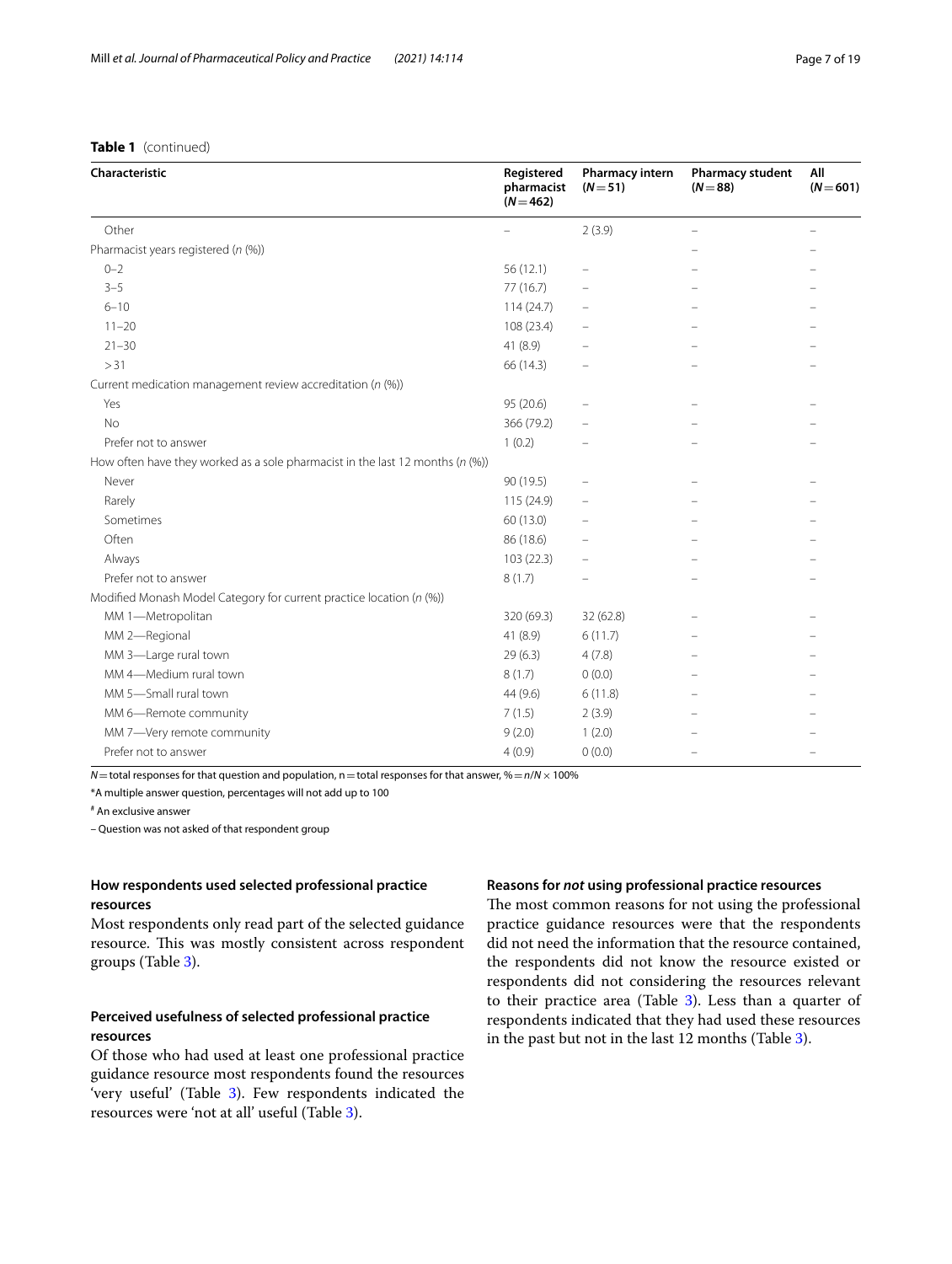

## <span id="page-7-0"></span>**Discussion**

The current study is the first to investigate if and how pharmacy students, intern pharmacists and registered pharmacists use professional practice guidance resources. All professional practice resources investigated, except the Professional Practice Standards, had been used by less than half of all respondents in the preceding 12 months. The results show differences in use between pharmacy student, intern pharmacist and registered pharmacists' and suggest some resources may be more relevant to those learning (students and interns) compared to those practising (interns and

registered pharmacists). These usage patterns may help to interpret inconsistencies in practice and can inform the tailoring of professional practice resources for future use.

To the researcher's knowledge this is the frst-time changing use of practice guidance resources across pharmacist career stages has been described in the literature. The findings of this study suggest pharmacy students and interns used Overarching Resources that relate to essential components of pharmacy practice more often than pharmacists. These results are not surprising as students and interns need to understand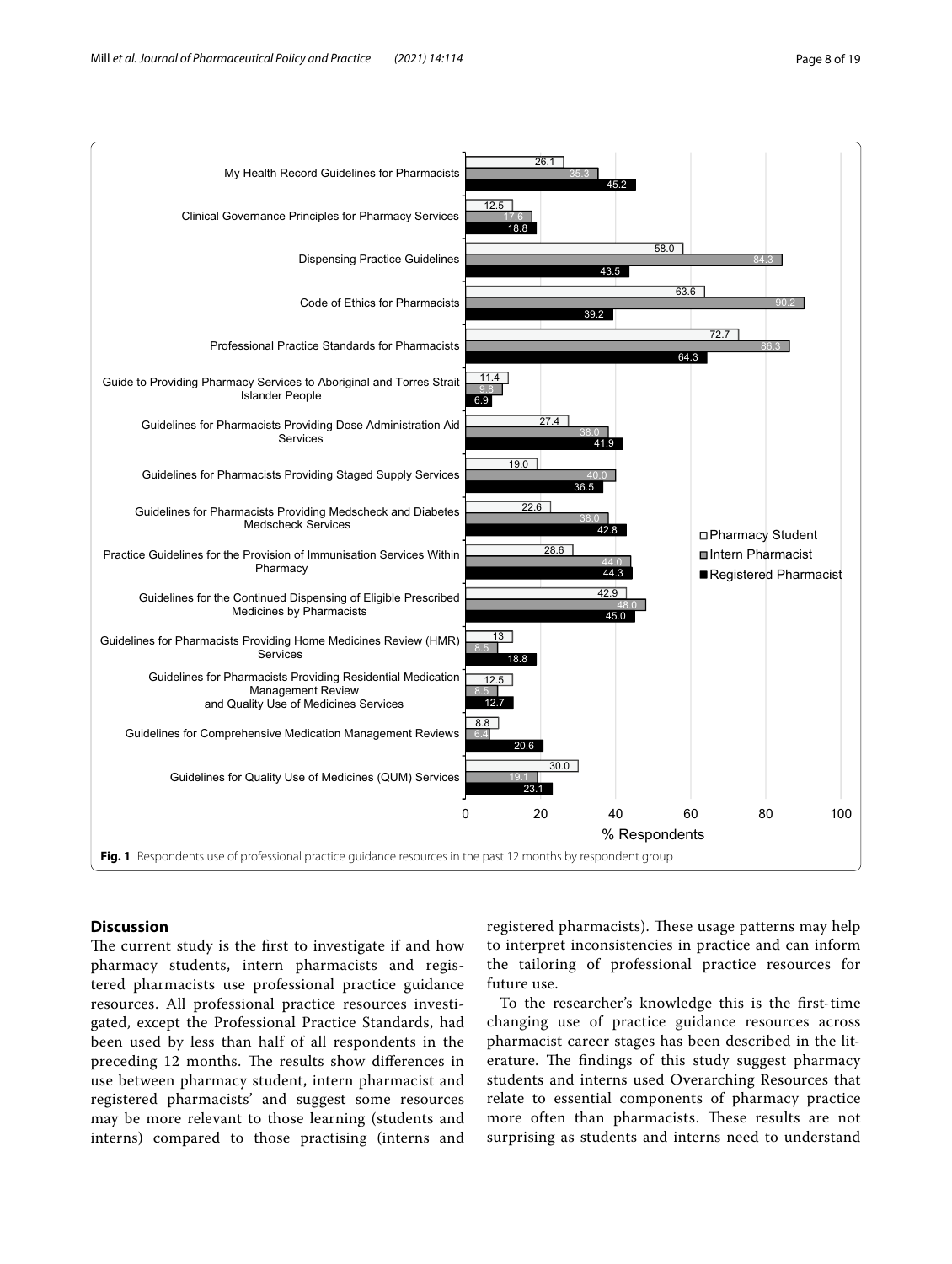| Professional practice guidance resource                                                           |           | Registered<br>Pharmacist | intern   | Pharmacy |          | Pharmacy<br>student |           | <b>All Respondents</b> |      |
|---------------------------------------------------------------------------------------------------|-----------|--------------------------|----------|----------|----------|---------------------|-----------|------------------------|------|
| Resource Group 1-Overarching Practice Standards, Codes and Guidelines                             | $N = 462$ |                          | $N = 51$ |          | $N = 88$ |                     | $N = 601$ |                        |      |
|                                                                                                   | n         | %                        | n        | %        | n        | %                   | n         | %                      |      |
| My Health Record Guidelines for Pharmacists                                                       | 209,      | 45.2                     | 18,      | 35.3     | 23,      | 26.1                | 250,      | 41.6                   |      |
| Clinical Governance Principles for Pharmacy Services                                              | 87,       | 18.8                     | 9,       | 17.6     | 11,      | 12.5                | 107,      | 17.8                   |      |
| Dispensing Practice Guidelines                                                                    | 201,      | 43.5                     | 43.      | 84.3     | 51,      | 58.0                | 295,      | 49.1                   |      |
| Code of Ethics for Pharmacists                                                                    | 181,      | 39.2                     | 46,      | 90.2     | 56,      | 63.6                | 283,      | 47.1                   |      |
| Professional Practice Standards for Pharmacists                                                   | 297,      | 64.3                     | 44.      | 86.3     | 64,      | 72.7                | 405.      | 67.4                   |      |
| Guide to Providing Pharmacy Services to Aboriginal and Torres Strait Islander People              | 32,       | 6.9                      | 5,       | 9.8      | 10,      | 11.4                | 47,       | 7.8                    |      |
| Resource Group 2-Community Pharmacy Core Professional Services Practice                           |           | $N = 317$                |          | $N = 36$ |          | $N = 49$            |           | $N = 402$              |      |
| <b>Guidelines</b>                                                                                 |           | n                        | $\%$     | n        | %        | n                   | %         | n                      | %    |
| Guidelines for Pharmacists Providing Dose Administration Aid Services                             |           | 188,                     | 41.9     | 19,      | 38       | 23,                 | 27.4      | 230,                   | 39.5 |
| Guidelines for Pharmacists Providing Staged Supply Services                                       |           | 164,                     | 36.5     | 20.      | 40       | 16,                 | 19.0      | 200.                   | 34.3 |
| Guidelines for Pharmacists Providing Medscheck and Diabetes Medscheck Services                    |           | 192,                     | 42.8     | 19,      | 38       | 19,                 | 22.6      | 230,                   | 39.5 |
| Practice Guidelines for the Provision of Immunisation Services Within Pharmacy                    |           | 199,                     | 44.3     | 22.      | 44       | 24,                 | 28.6      | 245.                   | 42.0 |
| Guidelines for the Continued Dispensing of Eligible Prescribed Medicines by Pharmacists           |           | 202,                     | 45.0     | 24,      | 48       | 36,                 | 42.9      | 262,                   | 44.9 |
| <b>Resource Group 3-Accredited Medication Review Services Practice Guidelines</b>                 |           | $N = 317$                |          | $N = 36$ |          | $N = 49$            |           | $N = 402$              |      |
|                                                                                                   |           | n                        | $\%$     | n        | %        | n                   | %         | n                      | %    |
| Guidelines for Quality Use of Medicines (QUM) Services                                            |           | 102,                     | 23.1     | 9,       | 19.1     | 24,                 | 30.0      | 135.                   | 23.7 |
| Guidelines for Pharmacists Providing Home Medicines Review (HMR) Services                         |           | 83,                      | 18.8     | 4,       | 8.5      | 10,                 | 13        | 97,                    | 17.0 |
| Guidelines for Pharmacists Providing Residential Medication Management Review and QUM<br>Services |           | 56,                      | 12.7     | 4,       | 8.5      | 10,                 | 12.5      | 70,                    | 12.3 |
| Guidelines for Comprehensive Medication Management Reviews                                        |           | 91,                      | 20.6     | 3.       | 6.4      | 7.                  | 8.8       | 101.                   | 17.8 |

<span id="page-8-0"></span>**Table 2** Respondents use of professional practice guidance resources in the last 12 months by respondent group

*N*=total responses for that question and population

*n*=total responses for that answer, e.g., yes I have used this resource in the past 12 months

%=*n*/*N*×100%

*QUM*Quality Use of Medicines

the principles of being a pharmacist in preparation for provisional registration at the end of their degree. Interestingly students were also more likely to say that these resources were only somewhat useful compared to interns and pharmacists. The reasons identified for using professional practice resources was generally consistent across resource and respondent groups. Identifed reasons for use included improving familiarity with the resource, updating knowledge, and checking practice. In contrast, variability for reasons for not using the resources were identifed between respondent groups. Students and interns more often indicated that they did not know the resource existed compared to pharmacists. All groups indicated to varying degrees they did not need the resources that they had not used or that the practice resource was not relevant to their practice. This observed variability suggests that non-use may be resource dependent or driven by the current role, scope of practice and experience of the respondent.

Limited existing literature on the use of professional practice guidance resources in health professions, and in particular pharmacy, means that limited comparisons can be made with the current study's findings. Chaar et al. [[7](#page-17-11)] explored the application of ethical principles and use of the Code of Ethics for Australian pharmacists. Hattingh et al. [\[16\]](#page-17-6) investigated Australian pharmacists' use of the Practice Standards for Dispensing. Both reported that these resources do not appear to be used by most pharmacists in daily practice. The results of the current the current study are consistent with this. In particular, in the current study only 43.5% of pharmacists reported using the dispensing practice guideline in the previous 12 months, aligning with Hattingh et al.'s finding that the majority of pharmacists did not know about or use the dispensing practice standard to develop their procedures [[16](#page-17-6)]. This lack of awareness and our observed lack of use may explain, at least in part, why the majority of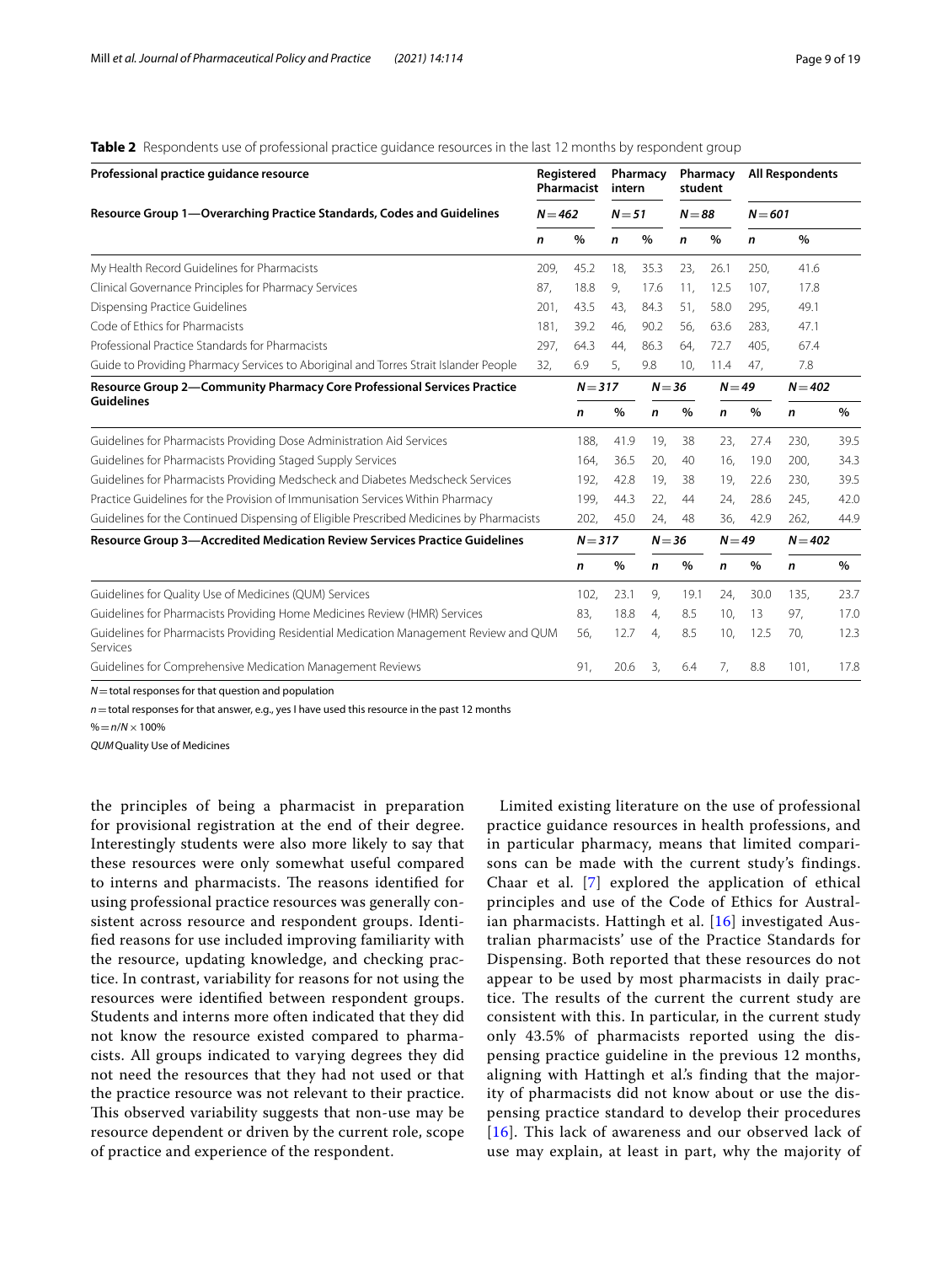<span id="page-9-0"></span>

| $\frac{1}{2}$<br>l<br>Î                                                                                                        |                                   |
|--------------------------------------------------------------------------------------------------------------------------------|-----------------------------------|
| j<br>$\frac{1}{2}$<br>ï<br>ī                                                                                                   |                                   |
| ļ<br>i<br>֡֡֡֡                                                                                                                 |                                   |
| l                                                                                                                              |                                   |
| í                                                                                                                              |                                   |
| j                                                                                                                              |                                   |
| n<br>Sing<br>Si<br>Ĺ<br>$\frac{1}{2}$                                                                                          |                                   |
| $\frac{1}{2}$                                                                                                                  |                                   |
| ١                                                                                                                              |                                   |
| ころくもくらく<br>$\ddot{ }$                                                                                                          |                                   |
| י<br>י<br>\<br>j                                                                                                               |                                   |
| .<br>.<br>.<br>١<br>ł<br>۱                                                                                                     |                                   |
| č<br>j<br>ı                                                                                                                    |                                   |
| )<br>)<br>)<br>i<br>۱<br>ļ                                                                                                     |                                   |
| j<br>)<br>S<br>1                                                                                                               |                                   |
| .<br>.<br>.<br>.<br>٦                                                                                                          |                                   |
| $\frac{1}{2}$<br>j<br>ś                                                                                                        |                                   |
| j<br>l<br>J<br>j                                                                                                               |                                   |
| $\ddot{\phantom{0}}$                                                                                                           |                                   |
| ;<br>נו<br>5                                                                                                                   |                                   |
| ister de la contrat de la contrat de la contrat de la contrat de la contrat de la contrat de la contrat de la c<br>j<br>j<br>١ |                                   |
| :<br>ן<br>۱<br>۔<br>آ<br>Í                                                                                                     |                                   |
| りりり<br>.<br>.                                                                                                                  |                                   |
| ł<br>ś<br>ć                                                                                                                    |                                   |
| l                                                                                                                              |                                   |
| $\frac{1}{2}$<br>İ                                                                                                             |                                   |
| ă<br>りりり                                                                                                                       |                                   |
| ì<br>١<br>j                                                                                                                    |                                   |
| racolli                                                                                                                        |                                   |
| í<br>1<br>j<br>ļ<br>d<br>j                                                                                                     |                                   |
| ļ<br>S<br>5                                                                                                                    |                                   |
| ā<br>$\bar{\mathcal{D}}$<br>d<br>J<br>ı                                                                                        |                                   |
| i                                                                                                                              |                                   |
| ļ                                                                                                                              | ç                                 |
| j<br>$\overline{)}$                                                                                                            | ī<br>i                            |
| ţ<br>١<br>١                                                                                                                    | ֘֒<br>I                           |
| ١                                                                                                                              | i                                 |
| I<br>l<br>١                                                                                                                    | í<br>֘֒<br>ί                      |
| $\frac{1}{4}$<br>١<br>l<br>j<br>ì                                                                                              | ç<br>$\ddot{\phantom{0}}$         |
| ı<br>$\ddot{\phantom{a}}$                                                                                                      | Ç<br>Ò<br>1<br>₹                  |
| j<br>j<br>ī<br>١                                                                                                               | ļ<br>¢<br>Ç                       |
| ١<br>)<br>ļ<br>i<br>ì                                                                                                          | ・・・・・・・<br>í                      |
| 1<br>I                                                                                                                         | l<br>l<br>l                       |
| y<br>5<br>í                                                                                                                    | i<br>$\ddot{\phantom{0}}$         |
| ¢                                                                                                                              | $\overline{\mathbf{C}}$<br>i<br>ĺ |

| professional practice<br>Reasons for using                                                                                  |                  | Standards, Codes and Guidelines<br>Resource Group 1-Overarch |                  |                  |                          | ing Practice     |                |                |                          | Professional Services Practice Guidelines<br>Resource Group 2- |                  |                  |                     | Community Pharmacy |             | Core        | Resource                             |                                            | Group <sub>3</sub>   | Services Practice Guidelines |                          |                | Accredited Medication Review |                  |
|-----------------------------------------------------------------------------------------------------------------------------|------------------|--------------------------------------------------------------|------------------|------------------|--------------------------|------------------|----------------|----------------|--------------------------|----------------------------------------------------------------|------------------|------------------|---------------------|--------------------|-------------|-------------|--------------------------------------|--------------------------------------------|----------------------|------------------------------|--------------------------|----------------|------------------------------|------------------|
| resource(s)*                                                                                                                |                  | Pharmacist<br>Registered                                     | intern           | Pharmacy         | student<br>Pha           | rmacy            | ₹              | Respondents    | Pharmacist<br>Registered |                                                                | intern           | Pharmacy         | Pharmacy<br>student |                    | ₹           | Respondents |                                      | Pharmacist<br>Registered                   | intern               | Pharmacy                     | Pharmacy<br>student      |                | Respondents<br>₹             |                  |
|                                                                                                                             | $1 = 363$<br>2   |                                                              | $N = 48$         |                  | $\overline{\phantom{a}}$ | $\overline{z}$   | $= 483$<br>2   |                | $N = 317$                |                                                                | $N = 36$         |                  | $6b =$<br>2         |                    | $N = 402$   |             | $N = 165$                            |                                            | $= 12$<br>2          |                              | $N = 34$                 |                | $N = 211$                    |                  |
|                                                                                                                             | <b>z</b>         | %                                                            | Z,               | %                | $\overline{\phantom{a}}$ | $\delta$         | L.             | %              | L.                       | $\delta$                                                       | L.               | $\delta$         | L.                  | ℅                  | L.          | %           | L.                                   | %                                          | Z,                   | $\delta$                     | L.                       | ℅              | L.                           | ৡ                |
| To familiarise myself with<br>the contents                                                                                  | 206              | 56.7                                                         | 38               | Ņ<br>79.         | $\frac{1}{2}$            | 68.1             | 293            | 60.7           | 173                      | 54.6                                                           | $\Im$            | m<br>83.         | 33                  | 67.3               | 236         | 58.7        | 99                                   | 60.0                                       | $\circ$              | 75.0                         | $\gtrsim$                | 58.8           | 128                          | 60.7             |
| To update my knowledge                                                                                                      | 196              | 54.0                                                         | $\approx$        | 54.2             | 42                       | 58.3             | 264            | 54.7           | 202                      | 63.7                                                           | $\overline{24}$  | 66.7             | 27                  | 55.1               | 253         | 62.9        | 110                                  | 66.7                                       | $\overline{ }$       | 58.3                         | $\overline{4}$           | 41.2           | 131                          | 62.1             |
| To check that my practice is<br>reflective of best practice                                                                 | 188              | 51.8                                                         | $\overline{27}$  | 56.3             | 36                       | 50.0             | 251            | 52.0           | 192                      | 60.6                                                           | $\approx$        | 50.0             | $\overline{4}$      | 28.6               | 224         | 55.7        | $\infty$                             | 54.5                                       | $\sqrt{2}$           | 41.7                         | $\sim$                   | 20.6           | 102                          | 48.3             |
| For continuing professional<br>development                                                                                  | 172              | 47.4                                                         | $26$             | 54.2             | 26                       | 36.1             | 224            | 46.4           | 120                      | 37.9                                                           | $\supseteq$      | 33.3             | $\supseteq$         | 20.4               | 142         | 35.3        | 51                                   | 30.9                                       | 4                    | 33.3                         | $\equiv$                 | 32.4           | 89                           | 31.3             |
| pharmacy students, intern<br>As a teaching resource for<br>pharmacists, pharmacy/<br>dispensary assistants or<br>colleagues | $\frac{8}{10}$   | 32.5                                                         | $\frac{8}{10}$   | 37.5             | 25                       | 34.7             | 161            | 33.3           | 92                       | 29.0                                                           | $\supseteq$      | 27.8             | $\overline{4}$      | 28.6               | 116         | 28.9        | $\approx$                            | Ņ<br>$\overline{8}$                        | 5                    | 41.7                         | $\supseteq$              | 35.3           | 47                           | 22.3             |
| To resolve a situation while<br>providing a service/patient<br>care                                                         | 90               | 24.8                                                         | $\sim$           | 14.6             | $\infty$                 | $\overline{111}$ | 105            | 21.7           | $\rm 87$                 | 27.4                                                           | $\circ$          | 16.7             | $\Box$              | 102                | 88          | 24.4        | $\approx$                            | 18.2                                       | $\circ$              | $\overline{0}$ .             |                          | 2.9            | $\overline{31}$              | 14.7             |
| Other^                                                                                                                      | $\frac{8}{10}$   | 5.0                                                          | $\sim$           | 63               | 4                        | 5.6              | 25             | 5.2            | $\tilde{=}$              | 5.0                                                            |                  | 2.8              | $\sim$              | $\overline{6}$     | $\gtrsim$   | 5.0         | G                                    | 5.5                                        | $\circ$              | $\overline{0}$ .             |                          | 2.9            | $\supseteq$                  | 47               |
| cannot remember#                                                                                                            | $\circ$          | 0.0                                                          | $\circ$          | $\rm ^{\circ}$   | $\sim$                   | 4.2              | $\infty$       | 0.6            | $\overline{ }$           | $\widetilde{\mathrm{C}}$                                       | $\circ$          | $\rm ^{\circ}$   | $\overline{a}$      | 2.0                | $\sim$      | 0.5         | $\overline{ }$                       | 66                                         | $\circ$              | $\rm ^{0}$                   |                          | 2.9            | $\sim$                       | 0.9              |
| How did they use the                                                                                                        | $\parallel$<br>2 | 363                                                          | $\parallel$<br>2 | 48               | $\parallel$<br>2         | $\overline{z}$   | $=483$<br>2    |                | 317<br>$\mid$<br>2       |                                                                | $\parallel$<br>2 | 36               | $6b =$<br>2         |                    | $=402$<br>2 |             | $\label{eq:1} \left\  \right\ $<br>2 | 165                                        | $\lvert \rvert$<br>2 | 12                           | 34<br>$\mathbb{I}$<br>2  |                | 211<br>$\parallel$<br>2      |                  |
| selected professional<br>practice resource(s)*                                                                              | L.               | శ                                                            | Z,               | %                | Z,                       | $\delta$         | Z,             | %              | J,                       | $\delta$                                                       | L.               | %                | Z,                  | &                  | r,          | %           | L.                                   | శి                                         | Z,                   | %                            | L.                       | శి             | L.                           | %                |
| Read part of it                                                                                                             | 236              | 65.0                                                         | 38               | 79.2             | 59                       | 81.9             | S<br>33        | 68.9           | 174                      | 54.9                                                           | 26               | 72.2             | 33                  | 67.3               | 233         | 58.0        | 80                                   | 48.5                                       | G                    | 75.0                         | 23                       | 67.6           | 112                          | 53.1             |
| Read all of it                                                                                                              | 93               | 25.6                                                         | $\frac{5}{1}$    | 31.3             | $\supseteq$              | 13.9             | $\frac{8}{10}$ | 24.4           | 132                      | 41.6                                                           | Ξ                | 30.6             | $\supseteq$         | 24.5               | 55          | 38.6        | π                                    | 43.0                                       | 4                    | 33.3                         | $\circ$                  | 17.6           | $\overline{\infty}$          | 38.4             |
| Applied the information that<br>read to adapt my practice                                                                   | 196              | 54.0                                                         | 26               | 54.2             | 36                       | 50.0             | 258            | 53.4           | 159                      | 50.2                                                           | $\approx$        | 50.0             | $\overline{2}$      | 42.9               | 198         | 49.3        | $\overline{\pi}$                     | 43.0                                       | $\sim$               | 16.7                         | $\overline{5}$           | 14.7           | 78                           | 37.0             |
| Applied the information that<br>I read to advise others on<br>their practice                                                | 69               | 19.0                                                         | S                | 10.4             |                          | $\overline{4}$   | 75             | 15.5           | 108                      | 34.1                                                           | G                | 25.0             | $\sim$              | 14.3               | 124         | 30.8        | 23                                   | 13.9                                       | $\circ$              | $\overline{0}$ .             |                          | 2.9            | 24                           | 11.4             |
| Confirmed appropriateness<br>of my current practice                                                                         | 173              | 47.7                                                         | 23               | 47.9             | 27                       | 37.5             | 223            | 46.2           | 132                      | 41.6                                                           | $\circ$          | 25.0             | $\supseteq$         | 24.5               | 153         | 38.1        | 57                                   | 34.5                                       | 4                    | 33.3                         | 4                        | 11.8           | 59                           | 30.8             |
| Other^                                                                                                                      | $\sim$           | 0.6                                                          |                  | $\overline{2.1}$ | $\circ$                  | 0.0              | m <sub>1</sub> | 60             | $\infty$                 | 2.5                                                            | $\circ$          | $_{\odot}$       |                     | 2.0                | $\circ$     | 2.2         | $\sim$                               | $\overline{\smash{\smash{\bigcup}}\limits$ | $\circ$              | $\rm ^{\circ}$               | $\circ$                  | $\rm ^{\circ}$ | $\sim$ $\sim$                | 0.9              |
| I can't remember#                                                                                                           | $\sim$           | $\frac{8}{2}$                                                |                  | $\overline{21}$  |                          | $\overline{4}$   |                | $\overline{C}$ | $\circ$                  | $\rm ^{\circ}$                                                 | $\circ$          | $\overline{O}$ . |                     | 2.0                |             | 0.2         | $\overline{\phantom{0}}$             | $\frac{6}{10}$                             | $\circ$              | $\rm{C}$                     | $\overline{\phantom{a}}$ | 2.9            |                              | $\overline{O}$ . |
|                                                                                                                             |                  |                                                              |                  |                  |                          |                  |                |                |                          |                                                                |                  |                  |                     |                    |             |             |                                      |                                            |                      |                              |                          |                |                              |                  |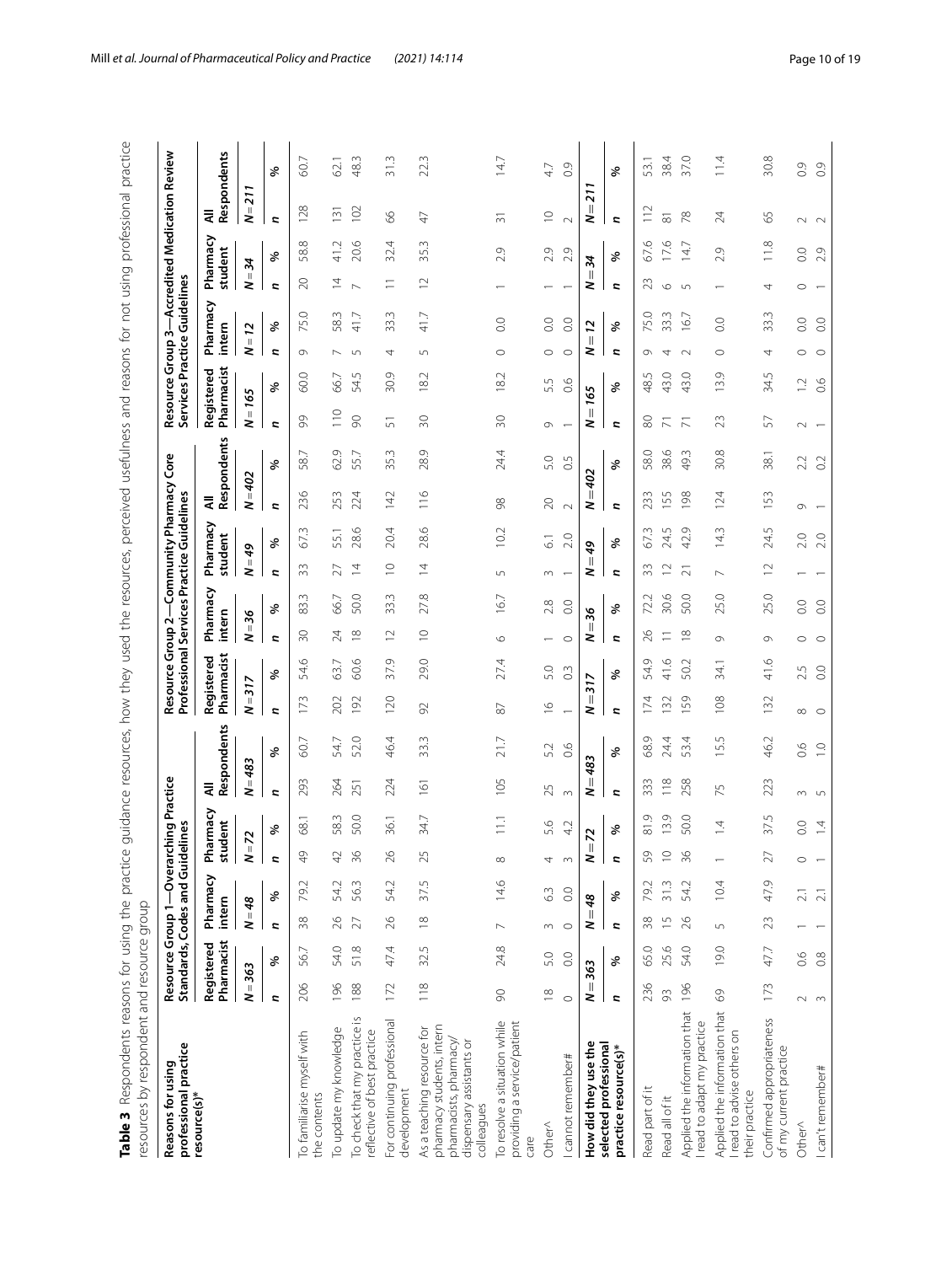| Table 3 (continued)                                                                           |                     |                |                     |                |                          |            |                  |                  |                       |                |                              |      |                |                |                |                |                  |               |              |                  |                         |                  |                          |                |
|-----------------------------------------------------------------------------------------------|---------------------|----------------|---------------------|----------------|--------------------------|------------|------------------|------------------|-----------------------|----------------|------------------------------|------|----------------|----------------|----------------|----------------|------------------|---------------|--------------|------------------|-------------------------|------------------|--------------------------|----------------|
| resource(s) that were<br>professional practice<br>Usefulness for group<br>$used^+$            | $N = 363$           |                | $N = 48$            |                | $N = 72$                 |            | $N = 483$        |                  | ₹                     | 317            | $\overline{\mathbb{I}}$<br>2 | 36   | $6b = N$       |                | $N = 402$      |                | $N = 165$        |               | 2            | $= 12$           | $\overline{\mathbf{v}}$ | 24               | $N = 211$                |                |
|                                                                                               | Z,                  | శ              | <b>Z</b>            | ళ              | <b>z</b>                 | ್ಯ         | <b>Z</b>         | ళ                | <b>Z</b>              | శ              | <b>Z</b>                     | శ    | <b>Z</b>       | శి             | Z,             | ৡ              | J,               | ళ             | <b>Z</b>     | శి               | <b>Z</b>                | శ                | <b>Z</b>                 | శ              |
| contained was exactly what<br>Very-the information<br>needed/expected                         | 175                 | 48.2           | $\sim$              | 43.8           | 33                       | 45.8       | 229              | 47.4             | 210                   | 66.2           | Ń                            | 58.3 | $\sim$         | W<br>3.        | 262            | 65.2           | 110              | 66.7          | $\circ$      | 75.0             | $\mathbf{z}$            | 64.7             | $\frac{1}{4}$            | 66.8           |
| Some what-some of the<br>information was what I<br>needed/expected                            | 165                 | 45.5           | 27                  | 56.3           | 34                       | 47.2       | 226              | 46.8             | $\overline{10}$       | 31.9           | $\overline{4}$               | 38.9 | 5              | 30.6           | 130            | 32.3           | $\frac{8}{4}$    | 29.1          | 3            | 25.0             | $\supseteq$             | 29.4             | 5                        | 28.9           |
| Not at all-the information<br>in this document was not<br>what I needed/expected              | $\overline{5}$      | $\overline{4}$ | $\circ$             | $\rm ^{\circ}$ | $\circ$                  | $_{\odot}$ | $\sqrt{2}$       | $\overline{1}$ . | $\sim$                | $\frac{6}{10}$ |                              | 2.8  | $\circ$        | $\rm ^{\circ}$ | 4              | $\overline{C}$ | $\infty$         | $\frac{8}{1}$ | $\circ$      | $_{\odot}$       | $\circ$                 | $\overline{0}$ . | $\infty$                 | $\overline{4}$ |
| I can't remember                                                                              | $\approx$           | 5.0            | $\circ$             | 0.0            | $\overline{5}$           | 6.9        | 23               | 4.8              | $\sim$                | 0.9            | $\circ$                      | 0.0  | $\sim$         | $\overline{6}$ | $\circ$        | $\frac{5}{1}$  | 4                | 2.4           | $\circ$      | $\overline{0}$ . | $\sim$                  | 5.9              | $\circ$                  | 2.8            |
| Reasons for not using<br>selected professional<br>practice resource(s)*                       | $N = 462$           |                | $\, \parallel$<br>2 | 57             | $\overline{\phantom{a}}$ | 88         | Ш<br>z           | 501              | Ш<br>2                | 378            | Ш<br>2                       | 43   | Ш<br>2         | 75             | 496<br>Ш<br>2  |                | $N = 412$        |               | Ш<br>2       | 9                | Ш<br>2                  | 7                | 535<br>Ш<br>z            |                |
|                                                                                               | Z,                  | ৡ              | r,                  | ৡ              | C)                       | ಸಿ         | Z,               | ళ                | Z,                    | శి             | Z,                           | శ    | Z,             | శ              | Z,             | శి             | Z,               | శ             | Z,           | ৡ                | Z,                      | ళ                | Z,                       | శి             |
| I did not know that they<br>existed                                                           | 120                 | 26.0           | 35                  | 68.6           | 32                       | 36.4       | 187              | 31.1             | $\frac{5}{1}$         | 4.0            | $\overline{\phantom{0}}$     | 39.5 | 23             | 30.7           | 55             | $\Xi$          | 5                | 12.4          | $\bar{\sim}$ | 45.7             | 24                      | 31.2             | 96                       | 17.9           |
| I did not know how to<br>access them                                                          | $\overline{\infty}$ | 17.5           | $\frac{8}{18}$      | 35.3           | 32                       | 36.4       | $\overline{13}$  | 21.8             | $\circ$               | 5.0            | $\overline{4}$               | 32.6 | $\overline{4}$ | 18.7           | $\overline{4}$ | 9.5            | 22               | 5.3           | $\infty$     | 174              | $\overline{4}$          | 18.2             | $\overline{4}$           | 82             |
| They are not relevant to my<br>practice area                                                  | 148                 | 32.0           | $\circ$             | 11.8           | $\overline{1}$           | 19.3       | $\bar{C}$        | 28.5             | 188                   | 49.7           | $\overline{12}$              | 27.9 | $\overline{1}$ | 22.7           | 217            | 43.8           | 235              | 57.0          | 24           | 52.2             | 27                      | 35.1             | 286                      | 53.5           |
| did not need the informa-<br>tion that they contain                                           | 235                 | 50.9           | 23                  | 45.1           | 43                       | 48.9       | $\overline{301}$ | 50.1             | 163                   | 43.1           | $\approx$                    | 41.9 | $\frac{4}{5}$  | 54.7           | 222            | 44.8           | $\overline{161}$ | 39.1          | 20           | 43.5             | 38                      | 49.4             | 219                      | 40.9           |
| already know this informa-<br>I do not think the content<br>will be useful, because I<br>tion | 63                  | 13.6           | $\sim$              | 3.9            | 4                        | 4.5        | 89               | 11.5             | 45                    | 11.9           | $\sim$                       | 7.0  |                | $\frac{1}{2}$  | $\frac{1}{2}$  | 9.9            | $\overline{4}$   | 3.4           | $\circ$      | 0.0              |                         | Š.               | $\frac{5}{1}$            | 2.8            |
| I do not think it will have the<br>information that I need                                    | 51                  | 110            | $\circ$             | 11.8           | $\circ$                  | 6.8        | $\mathbb{S}^3$   | 10.5             | $\frac{\circ}{\circ}$ | 4.2            | $\sim$                       | 4.7  | $\sim$         | 4.0            | $\overline{z}$ | 4.2            | $\circ$          | $\frac{5}{1}$ | $\circ$      | $\overline{0}$ . |                         | Ċ.               | $\overline{\phantom{0}}$ | $\frac{1}{2}$  |
| I have used these quidelines<br>in the past but not in the<br>last 12 months#                 | 134                 | 29.0           | $\sim$              | 5.9            | G                        | 10.2       | 146              | 24.3             | 82                    | 21.7           | $\sim$                       | 7.0  | $\overline{ }$ | 9.3            | 92             | 18.5           | 2                | 14.8          | 3            | 6.5              | $\sim$                  | 2.6              | 89                       | 123            |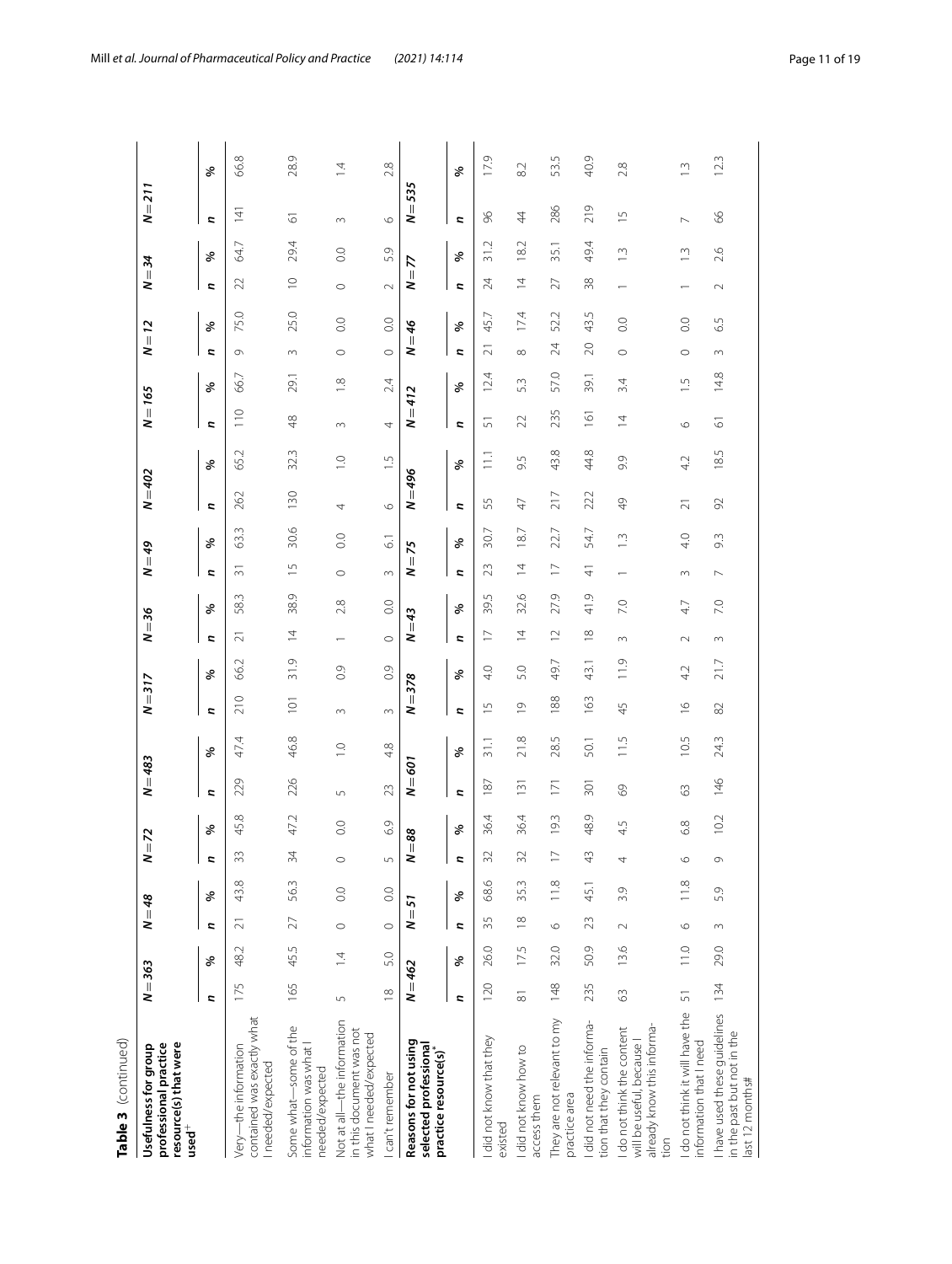| Reasons for not using<br>selected professional<br>practice resource(s)                                               | $N = 462$     |             | $N = 57$ |                  | $= 88$<br>z                   |                | $N = 601$      |               | $N = 378$ |               | $N = 43$       |                  | $N = 75$       |                  | $N = 496$   |                | $N = 412$ |                | $N = 46$       |                  | $N = 77$ |                  | $N = 535$ |     |
|----------------------------------------------------------------------------------------------------------------------|---------------|-------------|----------|------------------|-------------------------------|----------------|----------------|---------------|-----------|---------------|----------------|------------------|----------------|------------------|-------------|----------------|-----------|----------------|----------------|------------------|----------|------------------|-----------|-----|
|                                                                                                                      |               | ℅           |          | ℅                | $\overline{\phantom{a}}$<br>2 | ℅              |                | ℅             | 2         | ℅             | $\overline{a}$ | ℅                | $\overline{a}$ | ℅                | <b>z</b>    | ℅              | Ξ         | ℅              | $\overline{a}$ | ℅                | Ξ        | ℅                | c         | ৡ   |
| this information that I use<br>here are more relevant<br>and/or complete and/<br>or useful resources for<br>instead^ |               | $15 \t 3.2$ | $\circ$  | 0.0              | $\circ$                       | $\overline{0}$ | $\overline{1}$ | 2.5           | Ō         | 24            | $\circ$        | $\overline{0}$ . | $\circ$        | $\frac{0}{2}$    | O           | $\frac{8}{1}$  | $\circ$   | $\frac{5}{1}$  | $\circ$        | $\overline{0}$ . | $\circ$  | $\overline{0}$ . | $\circ$   |     |
| There are resources for this<br>information that are easier<br>to access^                                            | 4             | 03          | $\circ$  | $\overline{0}$ . |                               |                | 5              | $\frac{8}{2}$ |           | 0.3           | $\circ$        | 0.0              | $\circ$        | $\overline{0}$ . |             | $\overline{0}$ | $\sim$    | 0.5            | $\circ$        | $\overline{0}$ . | $\circ$  | $\overline{0}$ . | $\sim$    | 0.4 |
| Other^                                                                                                               | $\frac{1}{2}$ | $2.8$ 1     |          | 2.0              |                               | 45             | $\frac{8}{10}$ | 3.0           | $\circ$   | $\frac{6}{1}$ | $\sim$         | 47               | $\sim$         | 2.7              | $\supseteq$ | 2.0            | $\sim$    | $\overline{0}$ |                | 2.2              | $\sim$   | 2.6              | $\circ$   | Ξ   |
| N=total responses for that question and population<br>n = total responses for that answer                            |               |             |          |                  |                               |                |                |               |           |               |                |                  |                |                  |             |                |           |                |                |                  |          |                  |           |     |
| $% = n/N \times 100\%$                                                                                               |               |             |          |                  |                               |                |                |               |           |               |                |                  |                |                  |             |                |           |                |                |                  |          |                  |           |     |
| Multiple answer question, percentages will not add up to 100                                                         |               |             |          |                  |                               |                |                |               |           |               |                |                  |                |                  |             |                |           |                |                |                  |          |                  |           |     |
| + A single answer question, percentages will add up to 100                                                           |               |             |          |                  |                               |                |                |               |           |               |                |                  |                |                  |             |                |           |                |                |                  |          |                  |           |     |

# An exclusive answer

# An exclusive answer

 $^{\wedge}$  Indicates text response was allowed

 $^{\wedge}$  Indicates text response was allowed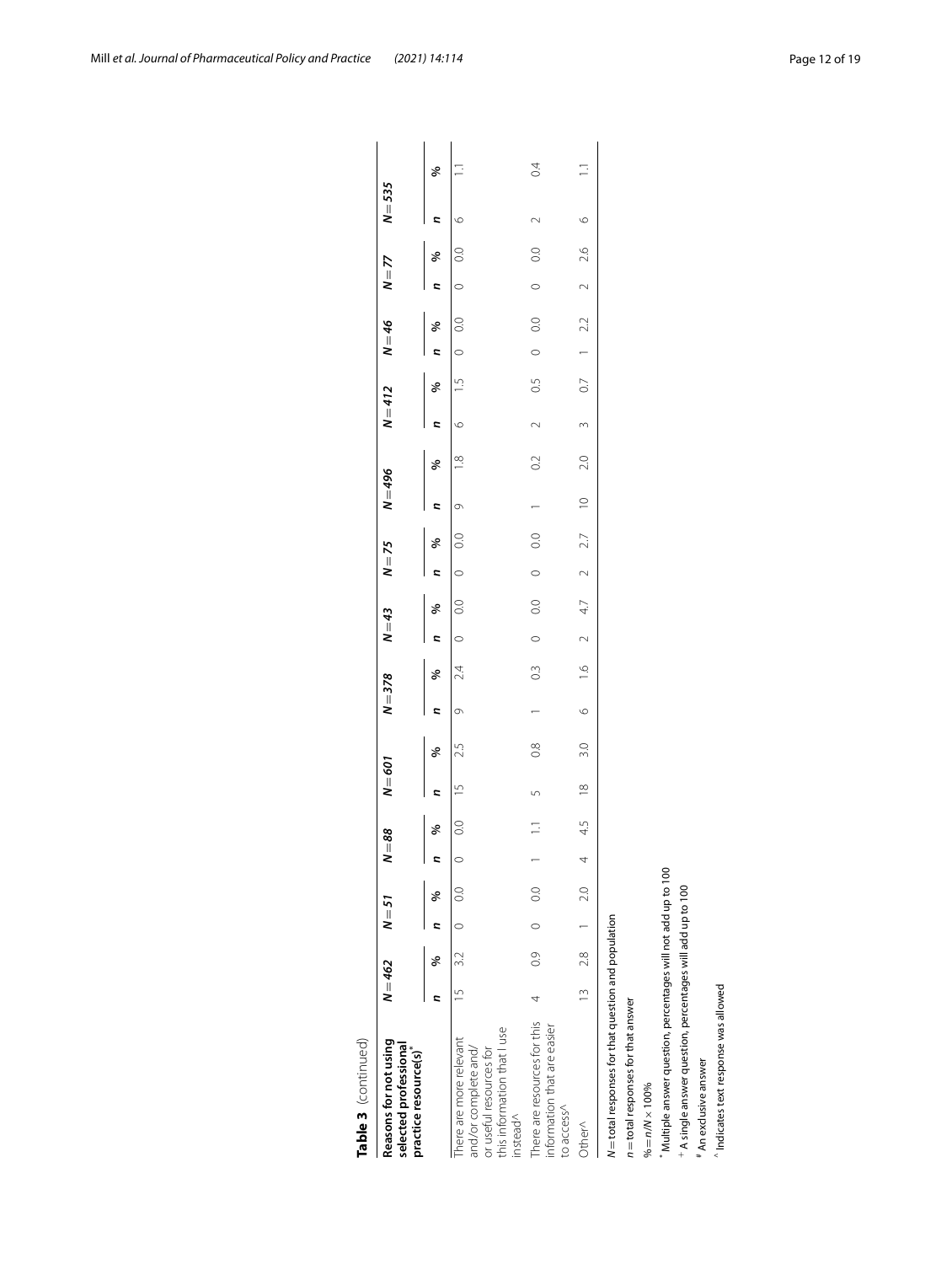professional transgressions observed in disciplinary hearings related to dispensing processes [[6](#page-17-5)]. Work by Nash et al. [[34](#page-18-8)] on the use of National Competency Standards Framework for Pharmacists by Australian pharmacy students and pharmacists, found there is no accepted measure of what amount of practice resource use is associated with or necessary for quality practice. Given it is a condition of registration each year that pharmacists review the competency standards to identify areas, where they may need targeted professional development, it is alarming that Nash et al. [[34](#page-18-8)] found not all pharmacists in their study had done this. No such requirement exists for the frequency of review for the professional practice resources examined in this study, and opinions on acceptable frequency of use are likely to differ across the profession. However, it would seem reasonable that these practice guidance resources are reviewed at least annually when pharmacists are renewing their registration and planning professional development to ensure they are aware of the content and any updates or changes.

## **Implications for practice**

Where quality professional service provision and resultant renumeration are dependent on following guidelines, it would seem prudent that the pharmacist is always fully aware of the content of professional practice guidance resources. Continual review by practising pharmacists may be necessary to ensure that they are aware of how to provide acceptable patient care and avoid professional transgressions. Furthermore, if these resources are used during practice and provision of patient care they need to be accessed and read quickly, which has implications for the layout, host platforms and navigation functionalities. If registered pharmacists are only prompted to access guidelines when needing information for providing a service or care that they are unfamiliar with, this may limit their ability to keep up to date if guidance changes in between these prompts. For example, vaccination guidelines are continually changing throughout the national roll out in response to the COVID-19 pandemic and if pharmacists had only reviewed the guidelines at the start of the roll out, they may provide a service that does not meet guidelines. While the use of these resources has not been directly linked to pharmacist performance in providing these services, complying with them is correlated with maintaining registration in the case of the Code of Ethics and Professional Practice Standards [[1](#page-17-0), [2](#page-17-3)]. Compliance is also mandated for renumeration for some services (e.g., dose administration aid supply and home medicines review) [[17,](#page-17-7) [26](#page-18-3)] and adherence to all resources is required to meet legal, ethical and professional practice expectations. Practicing in accordance with all resources closely would ensure a degree of consistency in service provision which serves to maintain trust in the profession from the people it serves [\[35,](#page-18-9) [36\]](#page-18-10).

## **Recommendations for practice**

As usage patterns for professional practice guidance resources differ throughout training to registration, resource developers should consider if these resources need to be tailored to the audience most likely to use them. This could be achieved through in-depth consultation with key stakeholders on what influences their behaviour. A richer understanding of influences for individual groups and resources could facilitate co-design and review of the resources. Professional practice resources need to be adequately detailed for pharmacist interns and for pharmacy students. They need to be easy to locate and navigate for practising pharmacists seeking information to provide immediate patient care. This balance may be hard to strike in a single document; however, with current technology, platforms for hosting professional practice resources could be adaptable and use display logic, diagrams, search functions and hyperlinks to account for this. Issues with awareness of the existence of the resources were also raised and suggest professional practice resource developers should revise how resources are shared and disseminated to the profession and students. The results of this study can directly help to guide the review process for the resources studied and may also be useful for guiding review of pharmacist professional practice resources internationally. Furthermore, these findings may also be useful to other health professions when considering review of their own professional resources.

## **Strengths/limitations**

This study is the first to explore if and how pharmacists use a large range of professional practice guidance resources. This is one of the largest surveys to be completed involving Australian pharmacy students, interns and pharmacists and offers valuable insights into their usage patterns of professional practice resources. However, given this was a cross sectional survey, a number of limitations may have affected the generalisability of the results. First, common to all survey methodology completion of the study may be subject to respondent bias, where only motivated eligible participants respond. Thus, the results may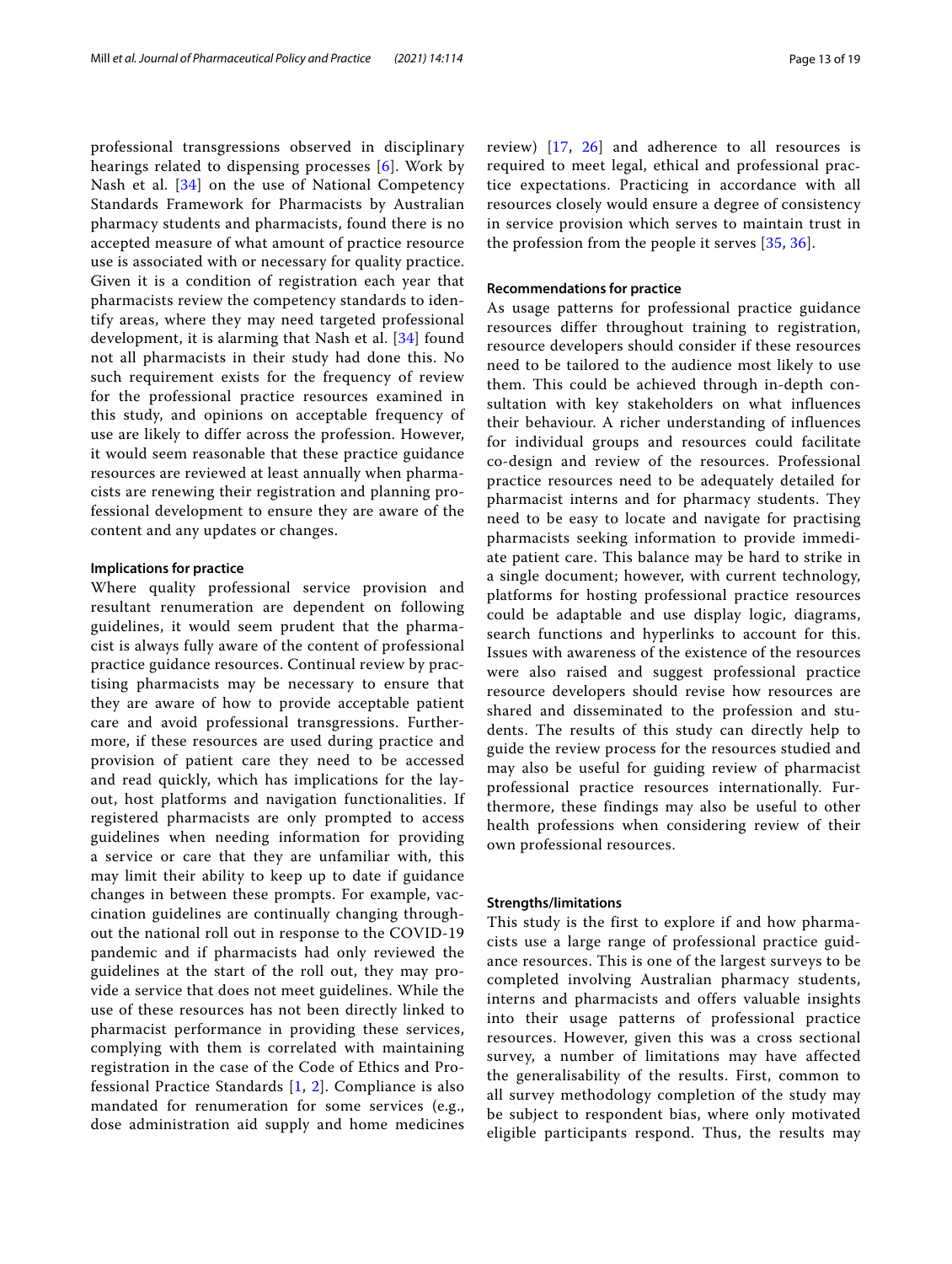have been influenced by limited responses from disengaged practitioners. We attempted to address that through a multi-faceted recruitment and distribution strategy; however, participation remained voluntary. It is possible that the results were skewed by voluntary participation, though it is likely that the findings reported here are more conservative findings compared to if disengaged practitioners had responded. The researchers extensively advertised the survey on a range of different platforms. This led to over 1% of each population completing the survey and a largely representative pharmacist sample when compared to national registration statistics. The participants seem to broadly represent those of the profession when compared to previous studies and current Australian Pharmacy Board data specifically for demographic characteristics, such as age and gender, and practice location [[33,](#page-18-7) [37\]](#page-18-11). Differences of note are that the proportion of registered pharmacists' participants in Western Australia were higher and New South Wales were lower than those of the reported population. Demographic characteristics broadly reflect the profession though do not reflect professional engagement and motivation. The results may also be subject to retrospective recall bias. However, participants did have the option to select 'I cannot remember' if this was the case and its reasonable to assume that if they do not remember using the resource they probably did not. Furthermore, the self-reported use of a guideline was not compared to an objective assessment on whether it was required so no conclusions can be reached as to appropriateness of the frequency of reported use. This study was conducted during the height of Australia's second COVID-19 pandemic wave, when pharmacists were under considerable stress and regulations and guidelines for services were changing rapidly. How this may have affected the results is unknown. The present study shows a snapshot of use over 12 months by the respondents limiting understanding of what 'lifetime' use may be.

## **Recommendations for future research**

The notion behind respondents expressing they did not 'need' particular guidance resources would be interesting to explore further. If it is that respondents assume they know the information, how do they know this knowledge is up to date? Does this assumption align with the resource developers' expectations? Does the pharmacist's knowledge translate to their practice? If resources users perceive the information to be irrelevant, how could it be improved for future use? To address this future work should set out to elicit a deeper understanding of why these resource use patterns were observed and what influences this professional behaviour. Qualitative methods may be particularly helpful here. This information could serve to inform redesign of the resources or behavioural interventions to enhance their usability.

## **Conclusions**

Australian pharmacy students, intern pharmacists and registered pharmacists use of professional practice guidance resources varies. Core overarching resources are mostly used by pharmacy students and intern pharmacists compared to practising pharmacists, whereas interns and practising pharmacists are more likely, than pharmacy students to use guidelines that pertain to services that they are involved in providing (e.g., dose administration aids). Common reasons for using professional practice guidance resources included for familiarisation with the content, to seek information, and to check and support best practice. However, limited awareness of the existence of some resources and a lack of perceived relevance to individual practice were the most identified reasons for not using professional practice resources. This may pose a risk for individuals failing to meet professional obligations and result in professional transgressions that negatively impact patient experience or care. These results suggest that professional practice guidance resources need to be adequately detailed for new pharmacists and those studying, and easily accessed and navigated for practising pharmacists seeking information to provide immediate patient care. The results of this study are, therefore, invaluable to professional bodies responsible for developing these resources, who should consult key stakeholder groups (e.g., pharmacy students, intern pharmacists and registered pharmacists) in the resource design process. A richer understanding of what influences the use of professional practice resources could support the development of tailored interventions to increase professional behaviour across different groups and contexts and assist individuals to meet professional obligations.

**Appendix** See Table [4](#page-14-0).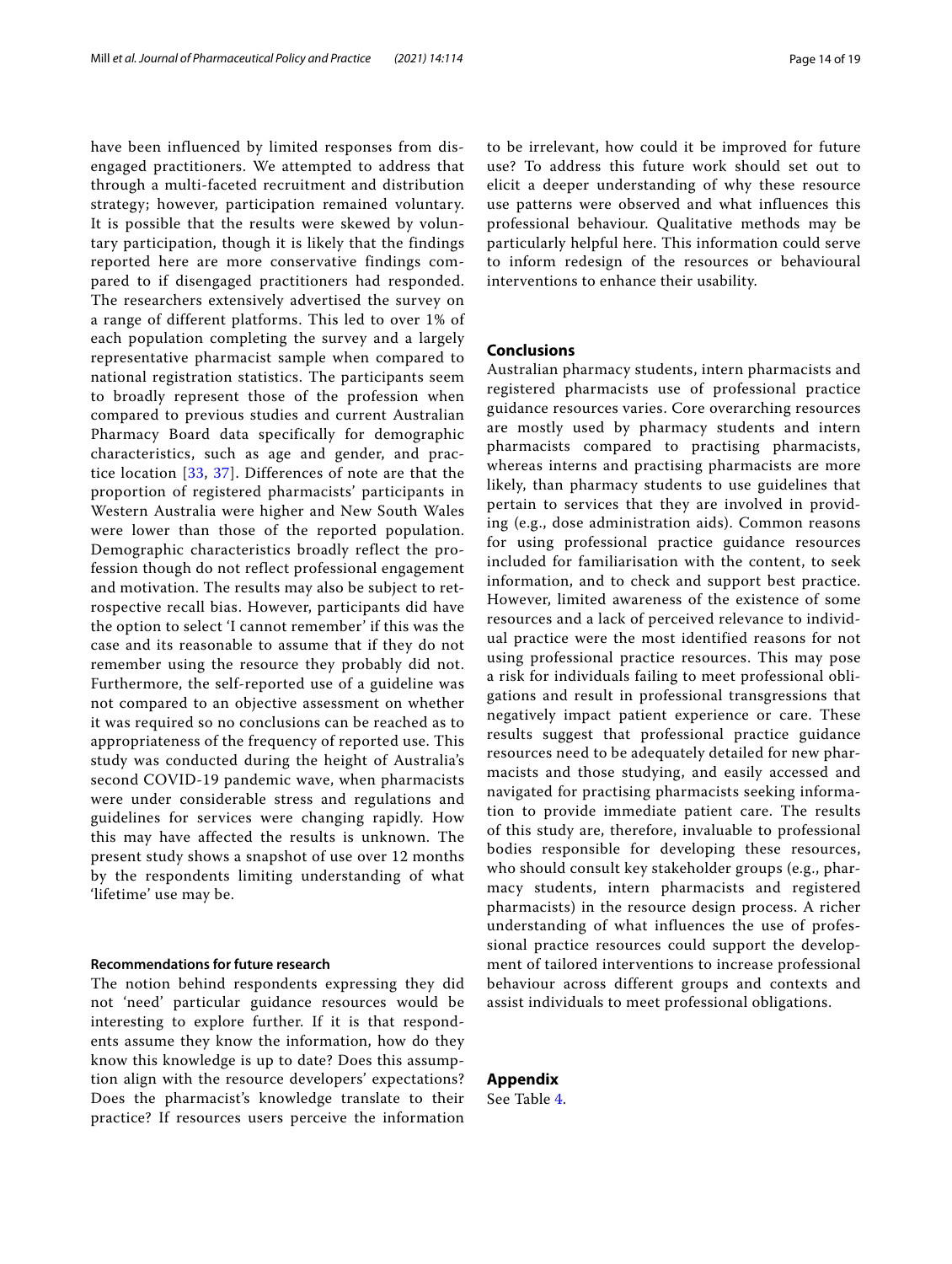<span id="page-14-0"></span>

| Ì<br>Ī         |                      | J<br>Į       |   |
|----------------|----------------------|--------------|---|
| j              |                      |              |   |
| Ì              |                      |              |   |
| ļ              |                      | I            |   |
| I              |                      | J            |   |
|                |                      | j            |   |
|                |                      |              |   |
|                |                      | J            |   |
|                | i                    | i            |   |
| Ó              |                      |              |   |
|                | I                    | $\mathbf{r}$ |   |
| l              |                      | Į            |   |
|                | l                    | J            |   |
|                |                      |              |   |
|                | I                    | J            |   |
|                |                      |              |   |
|                | I                    |              |   |
| ï              |                      | ١            |   |
|                | $\ddot{\ddot{\tau}}$ |              |   |
|                |                      |              |   |
|                | I                    | j            |   |
| $\overline{1}$ | ١                    | J            |   |
|                | i                    |              |   |
|                | ļ                    |              | I |
|                |                      |              |   |
|                | <br> <br>            |              |   |
|                |                      | l<br>١       |   |
|                | י<br>י               | J            |   |
| Ï              |                      |              |   |
|                |                      |              |   |
|                | Ï                    | ١            |   |
|                |                      |              |   |
|                |                      |              |   |
|                | I                    | j            |   |
|                |                      |              |   |
|                |                      |              |   |
| I              |                      | j            |   |
| I              |                      |              |   |
|                |                      |              |   |
|                |                      |              |   |
|                |                      | ı            |   |

| Checklist Item                           | Explanation                                                                                                                                                                                                                                                                                                                                                                                                                                                      | Manuscript section                                                                                                                                                                              |
|------------------------------------------|------------------------------------------------------------------------------------------------------------------------------------------------------------------------------------------------------------------------------------------------------------------------------------------------------------------------------------------------------------------------------------------------------------------------------------------------------------------|-------------------------------------------------------------------------------------------------------------------------------------------------------------------------------------------------|
| Describe survey design                   | Describe target population, sample frame. Is the sample a conveni-<br>ence sample? (In "open" surveys this is most likely.)                                                                                                                                                                                                                                                                                                                                      | See "Methods" section, subheadings; 'Study Design', 'Participants' and<br>Sample Size                                                                                                           |
| <b>IRB</b> approval                      | Mention whether the study has been approved by an IRB                                                                                                                                                                                                                                                                                                                                                                                                            | See "Methods" section, subheading 'Ethical Approval'                                                                                                                                            |
| Informed consent                         | pants told the length of time of the survey, which data were stored<br>Describe the informed consent process. Where were the partici-<br>and where and for how long, who the investigator was, and the<br>purpose of the study?                                                                                                                                                                                                                                  | $\sim$<br>See "Methods" section, sub-heading 'Final Survey' paragraph                                                                                                                           |
| Data protection                          | If any personal information was collected or stored, describe what<br>mechanisms were used to protect unauthorized access                                                                                                                                                                                                                                                                                                                                        | See "Methods" section, sub-heading 'Final Survey' paragraph 2. All<br>responses were anonymous                                                                                                  |
| Development and testing                  | usability and technical functionality of the electronic questionnaire<br>State how the survey was developed, including whether the<br>had been tested before fielding the questionnaire                                                                                                                                                                                                                                                                          | See "Methods" section, sub-heading 'Survey Design for question<br>development and piloting process                                                                                              |
| Open survey versus closed survey         | An "open survey" is a survey open for each visitor of a site, while<br>a closed survey is only open to a sample which the investigator<br>knows (password-protected survey)                                                                                                                                                                                                                                                                                      | The survey was not password protected and screening questions at<br>the beginning of the survey should prevent ineligible responses                                                             |
| Contact mode                             | Indicate whether or not the initial contact with the potential par-<br>ticipants was made on the Internet. (Investigators may also send<br>out questionnaires by mail and allow for Web-based data entry.)                                                                                                                                                                                                                                                       | See "Methods" section, sub-heading 'Recruitment/Distribution.'                                                                                                                                  |
| Advertising the survey                   | If yes, which ones?) or banner ads (where were these banner ads<br>chooses to participate. Ideally the survey announcement should<br>posted and what did they look like?). It is important to know the<br>examples are offline media (newspapers), or online (mailing lists-<br>wording of the announcement as it will heavily influence who<br>How/where was the survey announced or advertised? Some<br>be published as an appendix                            | See "Methods" section, sub-heading 'recruitment/distribution.'                                                                                                                                  |
| Web/E-mail                               | one sent out through e-mail). If it is an e-mail survey, were the<br>responses entered manually into a database, or was there an<br>State the type of e-survey (e.g., one posted on a Web site, or<br>automatic method for capturing responses?                                                                                                                                                                                                                  | See "Methods" section, sub-heading 'Recruitment/Distribution' the<br>survey was hosted through an online platform that automatically<br>recorded responses and was accessible through a weblink |
| Context                                  | what are visitors normally looking for? Discuss to what degree the<br>anti-immunization Web site will have different results from a Web<br>survey was posted. What is the Web site about, who is visiting it,<br>Describe the Web site (for mailing list/newsgroup) in which the<br>ence the results. For example, a survey about vaccination on a<br>content of the Web site could pre-select the sample or influ-<br>survey conducted on a government Web site | NA-not hosted on a website                                                                                                                                                                      |
| Mandatory/voluntary                      | Was it a mandatory survey to be filled in by every visitor who<br>wanted to enter the Web site, or was it a voluntary survey?                                                                                                                                                                                                                                                                                                                                    | NA-not hosted on a website                                                                                                                                                                      |
| Incentives                               | Were any incentives offered (e.g., monetary, prizes, or non-mone-<br>tary incentives such as an offer to provide the survey results)?                                                                                                                                                                                                                                                                                                                            | See "Methods" section, sub-heading 'Incentive To Participate'                                                                                                                                   |
| Time/Date                                | In what timeframe were the data collected?                                                                                                                                                                                                                                                                                                                                                                                                                       | See "Methods" section, sub-heading 'Recruitment/Distribution.'                                                                                                                                  |
| Randomization of items or questionnaires | To prevent biases items can be randomized or alternated                                                                                                                                                                                                                                                                                                                                                                                                          | See "Methods" section, sub-heading 'Final Survey' paragraph 1.<br>Response items were randomized                                                                                                |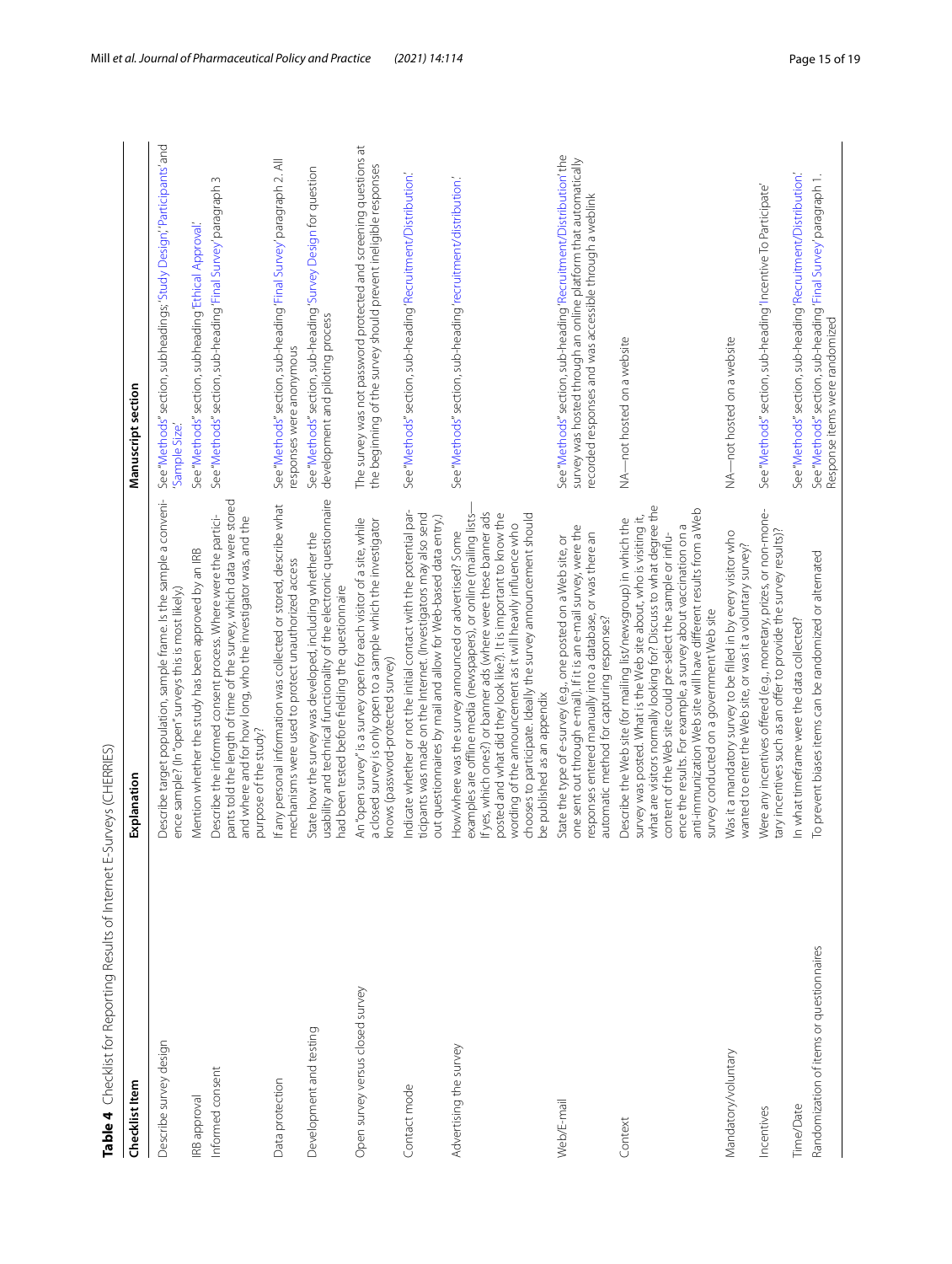| ۹<br>E |
|--------|
|        |
| c      |
|        |
|        |
|        |
|        |

| Table 4 (continued)                                                                                          |                                                                                                                                                                                                                                                                                                                                                                                                                                                                                                                                                   |                                                                                                                                                                                             |
|--------------------------------------------------------------------------------------------------------------|---------------------------------------------------------------------------------------------------------------------------------------------------------------------------------------------------------------------------------------------------------------------------------------------------------------------------------------------------------------------------------------------------------------------------------------------------------------------------------------------------------------------------------------------------|---------------------------------------------------------------------------------------------------------------------------------------------------------------------------------------------|
| Checklist Item                                                                                               | xplanation                                                                                                                                                                                                                                                                                                                                                                                                                                                                                                                                        | Manuscript section                                                                                                                                                                          |
| Adaptive questioning                                                                                         | lisplayed based on responses to other items) to reduce number<br>Ise adaptive questioning (certain items, or only conditionally<br>ind complexity of the questions                                                                                                                                                                                                                                                                                                                                                                                | See "Methods" section, sub-heading 'Final Survey' paragraph                                                                                                                                 |
| Number of Items                                                                                              | What was the number of questionnaire items per page? The num-<br>ber of items is an important factor for the completion rate                                                                                                                                                                                                                                                                                                                                                                                                                      | See "Methods" section, sub-heading 'Final Survey' paragraph 1. This<br>varied due to adaptive questioning being enabled                                                                     |
| Number of screens (pages)                                                                                    | number of items is an important factor for the completion rate<br>Over how many pages was the questionnaire distributed? The                                                                                                                                                                                                                                                                                                                                                                                                                      | See "Methods" section, sub-heading 'Final Survey' paragraph 1                                                                                                                               |
| Completeness check                                                                                           | t is technically possible to do consistency or completeness checks<br>nandatory items). If this has been done, it should be reported. All<br>now (usually JAVAScript)? An alternative is to check for complete-<br>before the questionnaire is submitted. Was this done, and if "yes",<br>ress after the questionnaire has been submitted (and highlight<br>tems should provide a non-response option such as "not appli-<br>able" or "rather not say", and selection of one response option<br>hould be enforced                                 | See "Methods" section, sub-heading 'Final Survey' paragraph 2                                                                                                                               |
| Review step                                                                                                  | State whether respondents were able to review and change their<br>displays a summary of the responses and asks the respondents if<br>answers (e.g., through a Back button or a Review step which<br>they are correct)                                                                                                                                                                                                                                                                                                                             | See "Methods" section, sub-heading 'Final Survey' paragraph 2                                                                                                                               |
| Jnique site visitor                                                                                          | If you provide view rates or participation rates, you need to define<br>how you determined a unique visitor. There are different tech-<br>hiques available, based on IP addresses or cookies or both                                                                                                                                                                                                                                                                                                                                              | Not reported—data not collected                                                                                                                                                             |
| View rate (Ratio of unique survey visitors/unique site visitors)                                             | divided by the number of unique site visitors (not page views!). It<br>is not unusual to have view rates of less than 0.1% if the survey is<br>Requires counting unique visitors to the first page of the survey,<br>voluntary                                                                                                                                                                                                                                                                                                                    | Not reported—data not collected                                                                                                                                                             |
| Participation rate (Ratio of unique visitors who agreed to<br>participate/unique first survey page visitors) | Count the unique number of people who filled in the first survey<br>page (or agreed to participate, for example by checking a check-<br>box), divided by visitors who visit the first page of the survey (or<br>he informed consents page, if present). This can also be called<br>recruitment" rate                                                                                                                                                                                                                                              | Not reported—data not collected                                                                                                                                                             |
| Completion rate (Ratio of users who finished the survey,<br>users who agreed to participate)                 | separate "informed consent" page or if the survey goes over several<br>submitted the first survey page). This is only relevant if there is a<br>nvolve leaving questionnaire items blank. This is not a measure<br>divided by the number of people who agreed to participate (or<br>pages. This is a measure for attrition. Note that "completion" can<br>for how completely questionnaires were filled in. (If you need a<br>The number of people submitting the last questionnaire page,<br>neasure for this, use the word "completeness rate") | this study) was calculated as the number of respondents who com-<br>Completion rate for the full survey (includes data not reported in<br>pleted/respondents who consented (554/764, 72.5%) |
|                                                                                                              |                                                                                                                                                                                                                                                                                                                                                                                                                                                                                                                                                   |                                                                                                                                                                                             |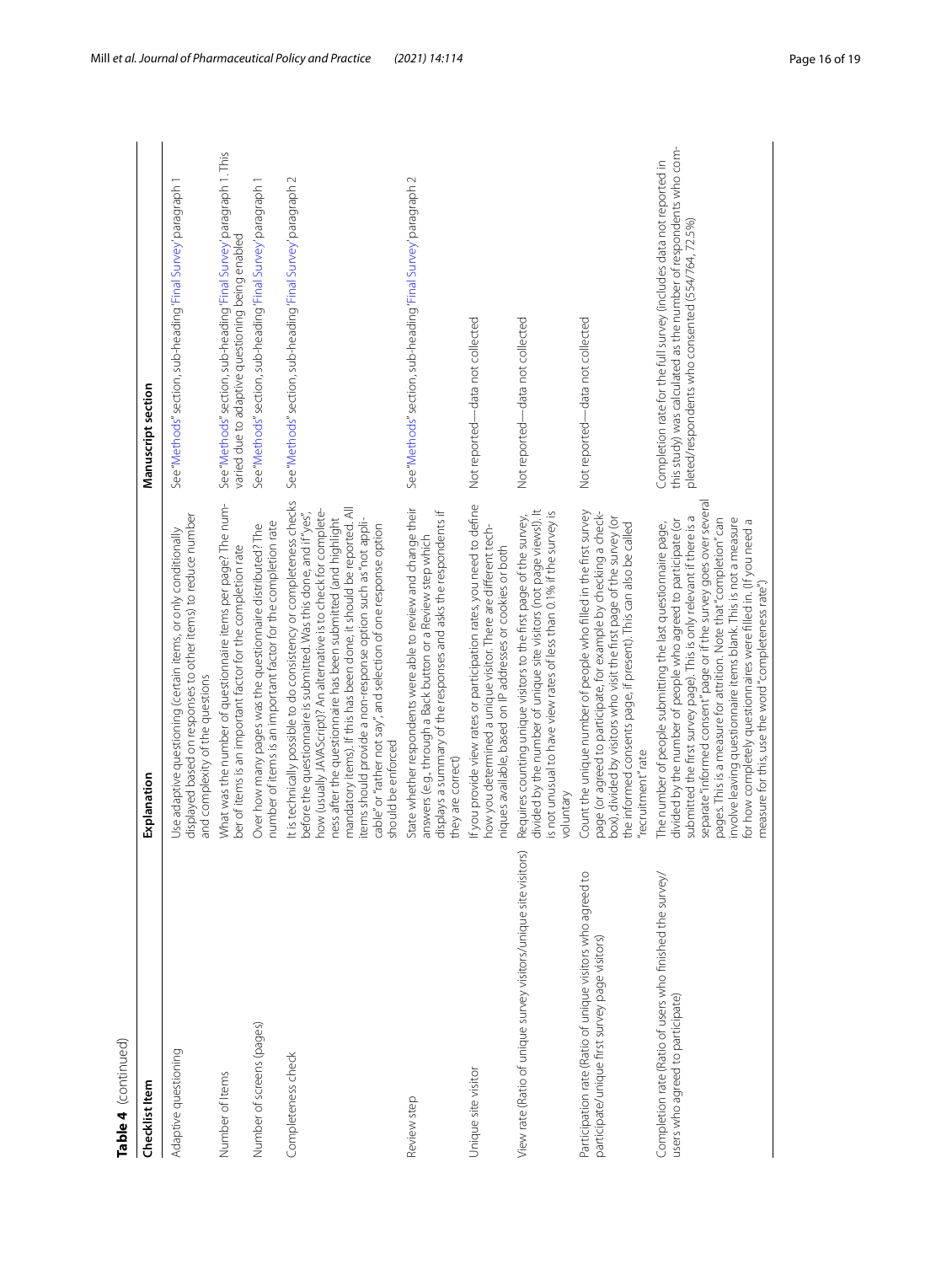| ÷<br>c<br>U |
|-------------|
|             |

| Checklist Item                                      | Explanation                                                                                                                                                                                                                                                                                                                                                                                                                                                                                                                                                                                        | Manuscript section                                                                                   |
|-----------------------------------------------------|----------------------------------------------------------------------------------------------------------------------------------------------------------------------------------------------------------------------------------------------------------------------------------------------------------------------------------------------------------------------------------------------------------------------------------------------------------------------------------------------------------------------------------------------------------------------------------------------------|------------------------------------------------------------------------------------------------------|
| Cookies used                                        | Indicate whether cookies were used to assign a unique user identi-<br>duplicate entries avoided by preventing users access to the survey<br>cookie was set and read, and how long the cookie was valid. Were<br>fier to each client computer. If so, mention the page on which the<br>twice; or were duplicate database entries having the same user ID<br>eliminated before analysis? In the latter case, which entries were<br>kept for analysis (e.g., the first entry or the most recent)?                                                                                                     | See "Methods" section, sub-heading 'Final Survey' paragraph 4                                        |
| IP check                                            | analysis? If the latter, which entries were kept for analysis (e.g., the<br>Indicate whether the IP address of the client computer was used<br>same IP address were allowed (e.g., 24 h). Were duplicate entries<br>same IP address within a given period of time eliminated before<br>avoided by preventing users with the same IP address access to<br>the survey twice; or were duplicate database entries having the<br>to identify potential duplicate entries from the same user. If so,<br>mention the period of time for which no two entries from the<br>first entry or the most recent)? | See "Methods" section, sub-heading 'Final Survey' paragraph 4                                        |
| -og file analysis                                   | Indicate whether other techniques to analyze the log file for identi-<br>fication of multiple entries were used. If so, please describe                                                                                                                                                                                                                                                                                                                                                                                                                                                            | $\widetilde{\geq}$                                                                                   |
| Registration                                        | stored together with the survey results and later eliminated? If the<br>a second time once the user had filled it in, or was the username<br>how this was done. For example, was the survey never displayed<br>easier to prevent duplicate entries from the same user. Describe<br>latter, which entries were kept for analysis (e.g., the first entry or<br>In "closed" (non-open) surveys, users need to login first and it is<br>the most recent)?                                                                                                                                              | $\not\leq$                                                                                           |
| Handling of incomplete questionnaires               | naires which terminated early (where, for example, users did not<br>Were only completed questionnaires analyzed? Were question-<br>go through all questionnaire pages) also analyzed?                                                                                                                                                                                                                                                                                                                                                                                                              | See "Methods" section, sub-heading 'Data Analysis.'                                                  |
| Questionnaires submitted with an atypical timestamp | Some investigators may measure the time people needed to fill in<br>a questionnaire and exclude questionnaires that were submitted<br>too soon. Specify the timeframe that was used as a cutoff point,<br>and describe how this point was determined                                                                                                                                                                                                                                                                                                                                               | See "Methods" section, sub-heading 'Data Analysis. The full survey<br>required 15-20 min to complete |
| Statistical correction                              | pensity scores have been used to adjust for the non-representative<br>Indicate whether any methods such as weighting of items or pro-<br>sample; if so, please describe the methods                                                                                                                                                                                                                                                                                                                                                                                                                | $\frac{1}{2}$                                                                                        |
|                                                     | This checklist has been modified from Eysenbach G. Improving the quality of Web surveys: the Checklist for Reporting Results of Internet E-Surveys (CHERRIES). J Med Internet Res. 2004 Sep 29;6(3):e34 [erratum in J Med                                                                                                                                                                                                                                                                                                                                                                          |                                                                                                      |

This checklist has been modified from Eysenbach G. Improving the quality of Web surveys: the Checklist for Reporting Results of Internet E-Surveys (CHERRIES). J Med Internet Res. 2004 Sep 29;6(3):e34 [erratum in J M<br>Intern Internet Res. 2012; 14(1): e8.]. Article available at [https://www.jmir.org/2004/3/e34/;](https://www.jmir.org/2004/3/e34/) erratum available <https://www.jmir.org/2012/1/e8/>. Copyright ©Gunther Eysenbach. Originally published in the Journal of Medical Internet Research, 29.9.2004 and 04.01.2012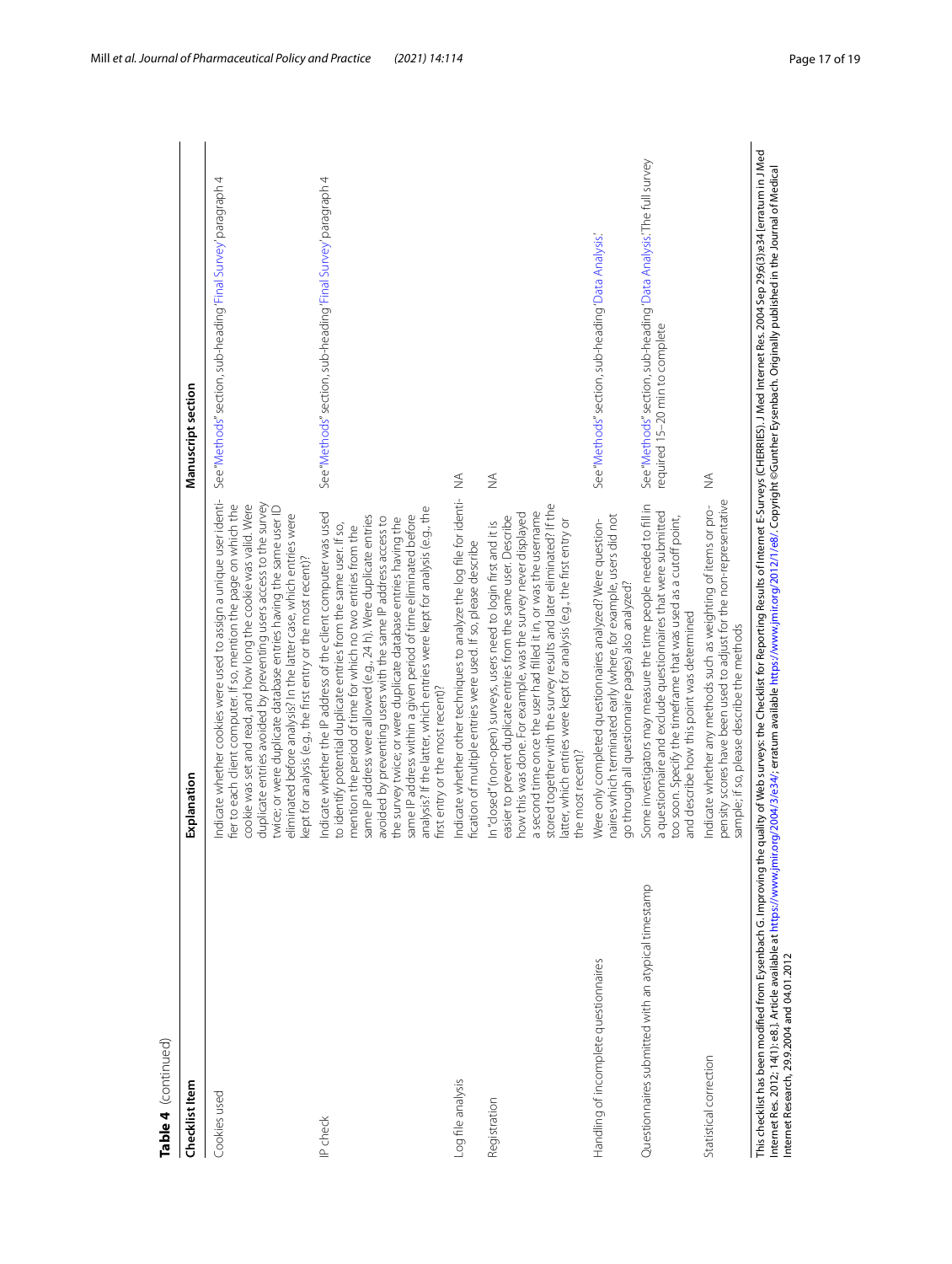#### **Abbreviation**

PSA: Pharmaceutical Society of Australia.

#### **Acknowledgements**

The authors would like to thank all pharmacy students, intern pharmacists and pharmacists who piloted and completed the survey. The authors also thank members of the Pharmaceutical Society of Australia's project team and the Enhancing Quality in Pharmacy Practice (EQiPP) project expert advisory group for their input into recruitment strategies and survey development. DM is supported by an Australian Government Research Training Program Scholarship at The University of Western Australia. AP is supported by an NHMRC Early Career Fellowship (Grant No. 1156892).

#### **Authors' contributions**

DM: conceptualization, data curation, formal analysis, funding acquisition, investigation; methodology, project administration, resources, visualization, writing—original draft, writing—review and editing. JLJ: conceptualization, funding acquisition, investigation, methodology, supervision, writing review and editing. KL: conceptualization, funding acquisition, methodology, supervision, writing—review and editing. SMS: conceptualization, funding acquisition, methodology, supervision, writing—review and editing. DD: conceptualization, methodology, supervision, writing—review and editing. LS: conceptualization, writing—review and editing. RC: conceptualization, funding acquisition, methodology, supervision, writing—original draft, writing review and editing. AP: conceptualization, formal analysis, funding acquisition, methodology, resources, software, writing—review and editing. All authors read and approved the fnal manuscript.

## **Funding**

This study was partially funded by the Pharmaceutical Society of Australia.

#### **Availability of data and materials**

The data sets used and/or analysed during the current study may be available from the corresponding author conditionally in line with appropriate ethical approval.

## **Declarations**

#### **Ethics approval and consent to participate**

Ethics approval has been received from UWA HREC: RA/4/20/6014.

#### **Consent for publication**

Not applicable.

#### **Competing interests**

At the time of writing this manuscript Deanna Mill was appointed as a Board Director for the Pharmaceutical Society of Australia.

#### **Author details**

<sup>1</sup> School of Allied Health, The University of Western Australia, Perth, WA, Australia. <sup>2</sup> UniSA Clinical and Health Sciences, University of South Australia, Adelaide, SA, Australia. <sup>3</sup>SA Pharmacy, SA Health, Adelaide, SA, Australia.<br><sup>4</sup>Contre for Behaviour Change, Department of Clinical Educational and L <sup>4</sup>Centre for Behaviour Change, Department of Clinical, Educational and Health Psychology, University College London, London, UK.<sup>5</sup> Pharmacy Department, The Alfred, Melbourne, VIC, Australia. <sup>6</sup>Centre for Medicines Use and Safety, Monash University, Melbourne, VIC, Australia.

## Received: 25 October 2021 Accepted: 15 December 2021 Published online: 29 December 2021

#### **References**

- <span id="page-17-0"></span>1. Pharmaceutical Society of Australia. Professional Practice Standards- Version 5. 2017. Accessed Oct 1 2021
- <span id="page-17-3"></span>2. Pharmaceutical Society of Australia. Code of Ethics for Pharmacists. 2017. [https://www.psa.org.au/wp-content/uploads/2018/07/PSA-Code-of-Eth](https://www.psa.org.au/wp-content/uploads/2018/07/PSA-Code-of-Ethics-2017.pdf)[ics-2017.pdf.](https://www.psa.org.au/wp-content/uploads/2018/07/PSA-Code-of-Ethics-2017.pdf) Accessed Oct 1 2021
- <span id="page-17-2"></span>3. Pharmaceutical Society of Australia. Dispensing Practice Guidelines. 2019. [https://my.psa.org.au/s/article/Dispensing-Practice-Guidelines.](https://my.psa.org.au/s/article/Dispensing-Practice-Guidelines) Accessed Oct 1 2021
- <span id="page-17-1"></span>4. Pharmacy Board of Australia. Code of Conduct for Pharmacists. 2014. [https://www.pharmacyboard.gov.au/codes-guidelines/code-of-conduct.](https://www.pharmacyboard.gov.au/codes-guidelines/code-of-conduct.aspx) [aspx](https://www.pharmacyboard.gov.au/codes-guidelines/code-of-conduct.aspx). Accessed Oct 1 2021
- <span id="page-17-4"></span>5. Pharmaceutical Society of Australia. Practice guidelines for the provision of immunisation services within pharmacy. 2020. [https://my.psa.org.au/s/](https://my.psa.org.au/s/article/immunisation-guidelines) [article/immunisation-guidelines](https://my.psa.org.au/s/article/immunisation-guidelines). Accessed Oct 1 2021
- <span id="page-17-5"></span>6. Penm J, Chaar BB. Professional transgressions by Australian pharmacists. J Pharm Pract Res. 2009;39(3):192–7.
- <span id="page-17-11"></span>7. Chaar B, Brien JA, Krass I. Professional ethics in pharmacy: The Australian experience. Int J Pharm Pract. 2005;13(3):195–204.
- 8. Jackson J, Urick B. Performance-based pharmacy payment models: the case for change. Aust Health Rev. 2019;43(5):502–7.
- 9. Smith H, Whyte S, Chan H, Kyle G, Lau E, Nissen L, et al. Pharmacist compliance with therapeutic guidelines on diagnosis and treatment provision. JAMA Netw Open. 2019;2(7):03.
- 10. Collins JC, Schneider CR, Moles RJ. Emergency contraception supply in Australian pharmacies after the introduction of ulipristal acetate: a mystery shopping mixed-methods study. Contraception. 2018;98(3):243–6.
- 11. Benrimoj SI, Gilbert AL, de Almeida Neto AC, Kelly F. National implementation of standards of practice for non-prescription medicines in Australia. Pharm World Sci. 2009;31(2):230–7.
- 12. Benrimoj SI, Werner JB, Raffaele C, Roberts AS. A system for monitoring quality standards in the provision of non-prescription medicines from Australian community pharmacies. Pharm World Sci. 2008;30(2):147–53.
- 13. Schneider C, Emery L, Brostek R, Clifford R. Evaluation of the supply of antifungal medication for the treatment of vaginal thrush in the community pharmacy setting: a randomized controlled trial. Pharm Pract. 2013;11(3):132–7.
- 14. Schneider C, Everett A, Geelhoed E, Kendall P, Murray K, Garnett P, et al. Provision of primary care to patients with chronic cough in the community pharmacy setting. Ann Pharmacother. 2011;45(3):402–8.
- 15. Higgins SJ, Hl H. Requests for emergency contraception in community pharmacy: an evaluation of services provided to mystery patients. Res Soc Adm Pharm. 2013;9(1):114–9.
- <span id="page-17-6"></span>16. Hattingh HL, King MA, Smith NA. An evaluation of the integration of standards and guidelines in community pharmacy practices. Pharm World Sci. 2009;31(5):542–9.
- <span id="page-17-7"></span>17. Pharmaceutical Society of Australia. Guidelines for comprehensive medication management reviews. 2020. [https://my.psa.org.au/s/article/guide](https://my.psa.org.au/s/article/guidelines-for-comprehensive-mmr) [lines-for-comprehensive-mmr.](https://my.psa.org.au/s/article/guidelines-for-comprehensive-mmr) Accessed Oct 1 2021
- <span id="page-17-8"></span>18. International Pharmaceutical Federation. FIP Statement of Professional Standards- Code of ethics for pharmacists. 2014. [www.fp.org/statements.](http://www.fip.org/statements) Accessed July 7 2021
- <span id="page-17-9"></span>19. International Pharmaceutical Federation. Good Pharmacy Practice- Joint FIP/WHO Guidelines on GPP: Standards for quality of pharmacy services. 2011. [https://www.fp.org/fle/1476.](https://www.fip.org/file/1476) Accessed July 7 2021
- <span id="page-17-10"></span>20. Pharmaceutical Society of Australia. National Competency Standards Framework for Pharmacists in Australia (2016). Internet. Deakin West, ACT, Australia 2016.
- <span id="page-17-12"></span>21. Pharmaceutical Society of Australia. Guidelines for pharmacists providing Home Medicines Review (HMR) services. 2011. [https://www.ppaonline.](https://www.ppaonline.com.au/wp-content/uploads/2019/01/PSA-Guidelines-for-Providing-Home-Medicines-Review-HMR-Services.pdf) [com.au/wp-content/uploads/2019/01/PSA-Guidelines-for-Providing-](https://www.ppaonline.com.au/wp-content/uploads/2019/01/PSA-Guidelines-for-Providing-Home-Medicines-Review-HMR-Services.pdf)[Home-Medicines-Review-HMR-Services.pdf](https://www.ppaonline.com.au/wp-content/uploads/2019/01/PSA-Guidelines-for-Providing-Home-Medicines-Review-HMR-Services.pdf). Accessed Oct 1 2021
- <span id="page-17-16"></span>22. Pharmaceutical Society of Australia. Guidelines for pharmacists providing Residential Medication Management Review (RMMR) and Quality Use of Medicines (QUM) services 2011 (Updated 2018). [https://www.ppaonline.](https://www.ppaonline.com.au/wp-content/uploads/2019/01/PSA-RMMR-and-QUM-Guidelines.pdf) [com.au/wp-content/uploads/2019/01/PSA-RMMR-and-QUM-Guidelines.](https://www.ppaonline.com.au/wp-content/uploads/2019/01/PSA-RMMR-and-QUM-Guidelines.pdf) [pdf.](https://www.ppaonline.com.au/wp-content/uploads/2019/01/PSA-RMMR-and-QUM-Guidelines.pdf) Accessed Oct 1 2021
- <span id="page-17-13"></span>23. Pharmaceutical Society of Australia. Guide to providing pharmacy services to Aboriginal and Torres Strait Islander people. 2014. [https://my.](https://my.psa.org.au/s/article/Providing-Pharmacy-Services-to-Aboriginal-and-Torres-Strait-Islander-People) [psa.org.au/s/article/Providing-Pharmacy-Services-to-Aboriginal-and-Tor](https://my.psa.org.au/s/article/Providing-Pharmacy-Services-to-Aboriginal-and-Torres-Strait-Islander-People)[res-Strait-Islander-People](https://my.psa.org.au/s/article/Providing-Pharmacy-Services-to-Aboriginal-and-Torres-Strait-Islander-People). Accessed Oct 1 2021
- <span id="page-17-14"></span>24. Pharmaceutical Society of Australia. Guidelines for pharmacists providing staged supply services 2017 (Updated 2019). [https://my.psa.org.au/servl](https://my.psa.org.au/servlet/fileField?entityId=ka10o0000001DaSAAU&field=PDF_File_Member_Content__Body__s) et/fleField?entityId=[ka10o0000001DaSAAU&feld](https://my.psa.org.au/servlet/fileField?entityId=ka10o0000001DaSAAU&field=PDF_File_Member_Content__Body__s)=PDF\_File\_Member\_ [Content\\_\\_Body\\_\\_s](https://my.psa.org.au/servlet/fileField?entityId=ka10o0000001DaSAAU&field=PDF_File_Member_Content__Body__s). Accessed Oct 1 2021
- <span id="page-17-15"></span>25. Pharmaceutical Society of Australia. Guidelines for pharmacists providing MedsCheck and Diabetes MedsCheck services 2017 (Updated 2019).